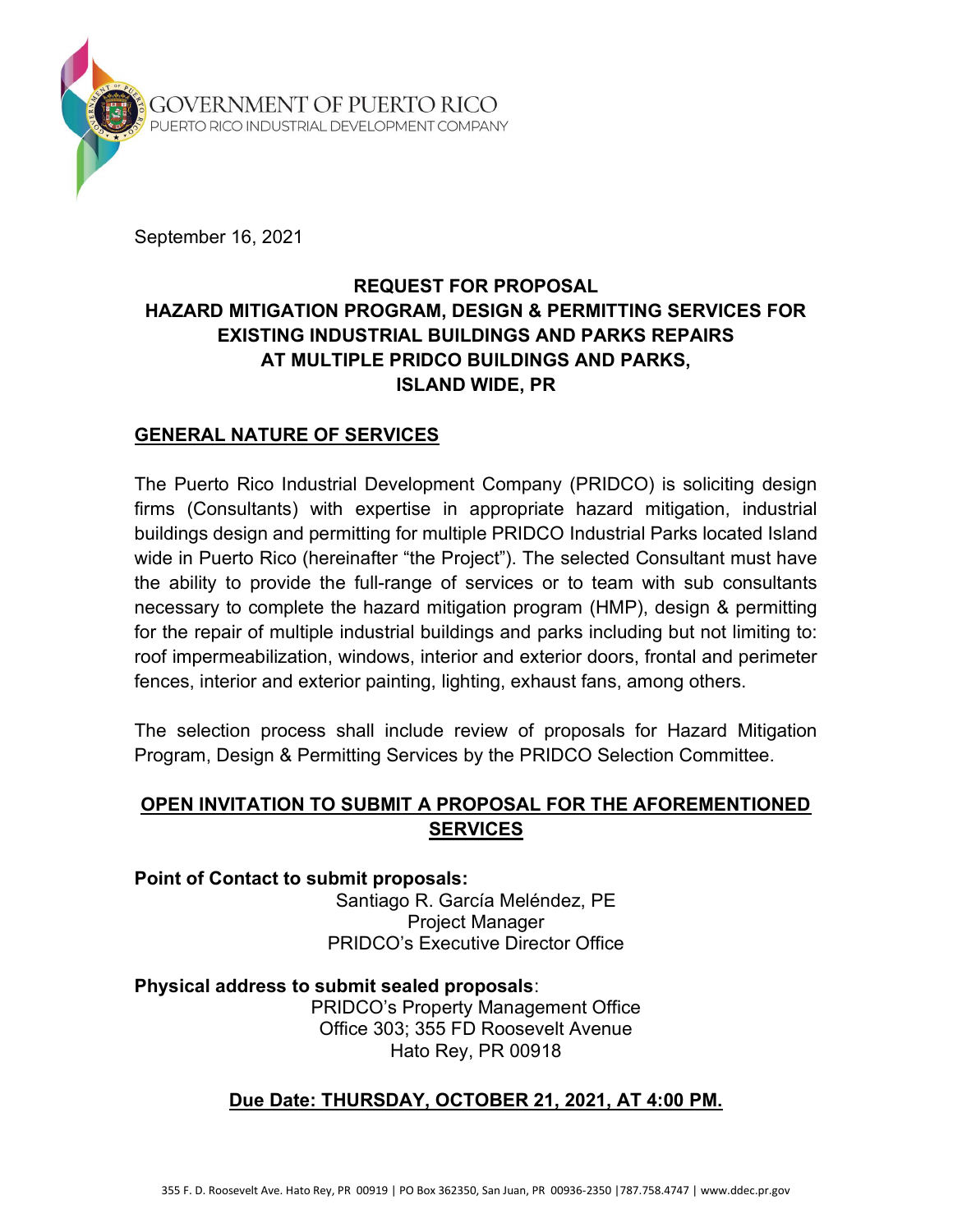#### Proposals general requirements:

PRIDCO will only accept proposal that are presented in a timely manner during the term herein conceded and comply with the following general requirements:

- Proposal shall be presented in two separate sealed envelopes: one will contain the financial proposal, and the other will contain the professional service proposals.
- Each Sealed Proposal Envelope shall properly identify proponents name, address, project and region for which proposal is submitted.
- Each proposal shall be signed by the identified and authorized representative, dated and submitted as correct and binding.
- Proposals shall contain 1 original and 2 copies, and a digital copy via USB or CD.

# BACKGROUND:

PRIDCO's multiple industrial parks and buildings ("the properties") were developed since 1950's and have been used over the years as an asset for industrials who may rent industrial properties under a discounted rent fee with the objective of promoting Puerto Rico's Industrial development and sustainability. The properties are identified in PRIDCO's files hereto attached as Exhibit A. Properties vary from structures, buildings, streets, and diverse infrastructure.

The Hurricane María, identified by FEMA as Event DR-4339, impacted the island of Puerto Rico, producing heavy rains, high winds and wind-borne debris, causing severe damages to the properties, leading FEMA and PRIDCO to grant and receive federal emergency funds to repair approximately 400 industrial properties (See Exhibit B).

The properties and their associated infrastructure have been identified as necessary to maintain commerce and support the growth of the economy in Puerto Rico. It's for said reason, that PRIDCO has been granted federal funds to lead the task of repairing the properties and bring them to complying with federal standards and conditions, as prior to the Hurricane María considering the Hazard Mitigation Plan (hereinafter, HMP), and a design with a resilient approach.

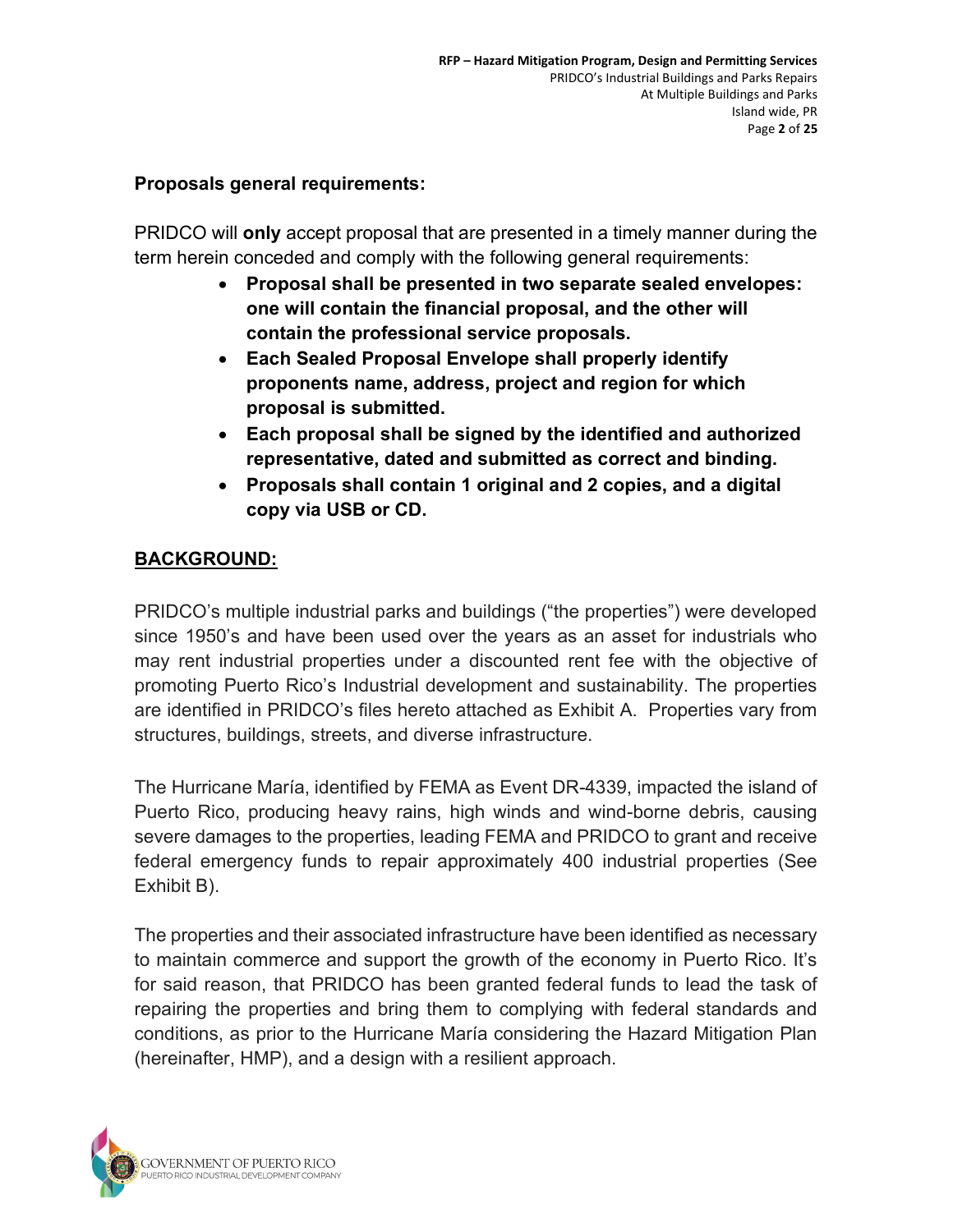Due to the time constrain and high importance of PRIDCO's properties and their impact on the economy, Proponent's attention to schedules and due dates will be considered and have a high impact during the evaluation. Proposals shall evidence knowledge and capability to meet all applicable federal and local related codes and regulations.

Regions to be serviced as result of the services requested through this RFP, are herein attached as Exhibit C. PRIDCO will provide access to building drawings and all other necessary and related documents to facilitate the professional services requested. All as deemed necessary and complying with the confidentiality requirements set along the RFP.

## SCOPE OF SERVICES:

PRIDCO is formally requesting proposals for repairment of the properties, as defined above, under the HMP approved by FEMA, after damages caused by Hurricane María. This request includes services related to Architect/Engineer (Design) and the Permits for the repairs of multiple properties that include, but not limiting to, industrial buildings and parks; roof impermeabilization, windows, interior and exterior doors, frontal and perimeter fences, interior and exterior painting, lighting, exhaust fans, among others, probable cost opinion, and technical advisory services at multiple properties island wide (hereinafter, the Project). The design and construction of the Project will abide by all applicable and related local and federal Acts, Codes and Regulations.

Acceptable Proponents shall possess knowledge of FEMA Regulation 428 (Public Assistance Alternative Procedures Guide for Permanent Work), FEMA Hazard Mitigation Grants 404 and 406; and other applicable regulations.

Detailed services to be provided to PRIDCO:

## EXISTING CONDITIONS AND HMP ASSESSMENTS, DESIGN & PERMITTING **SERVICES**

1. Prepare a preliminary project approach schedule for the building assessment of the existing conditions, repairments approved under the HMP, the construction design for the repairments and recommendations, and the permit process. Establish key milestone and dates for the different phases

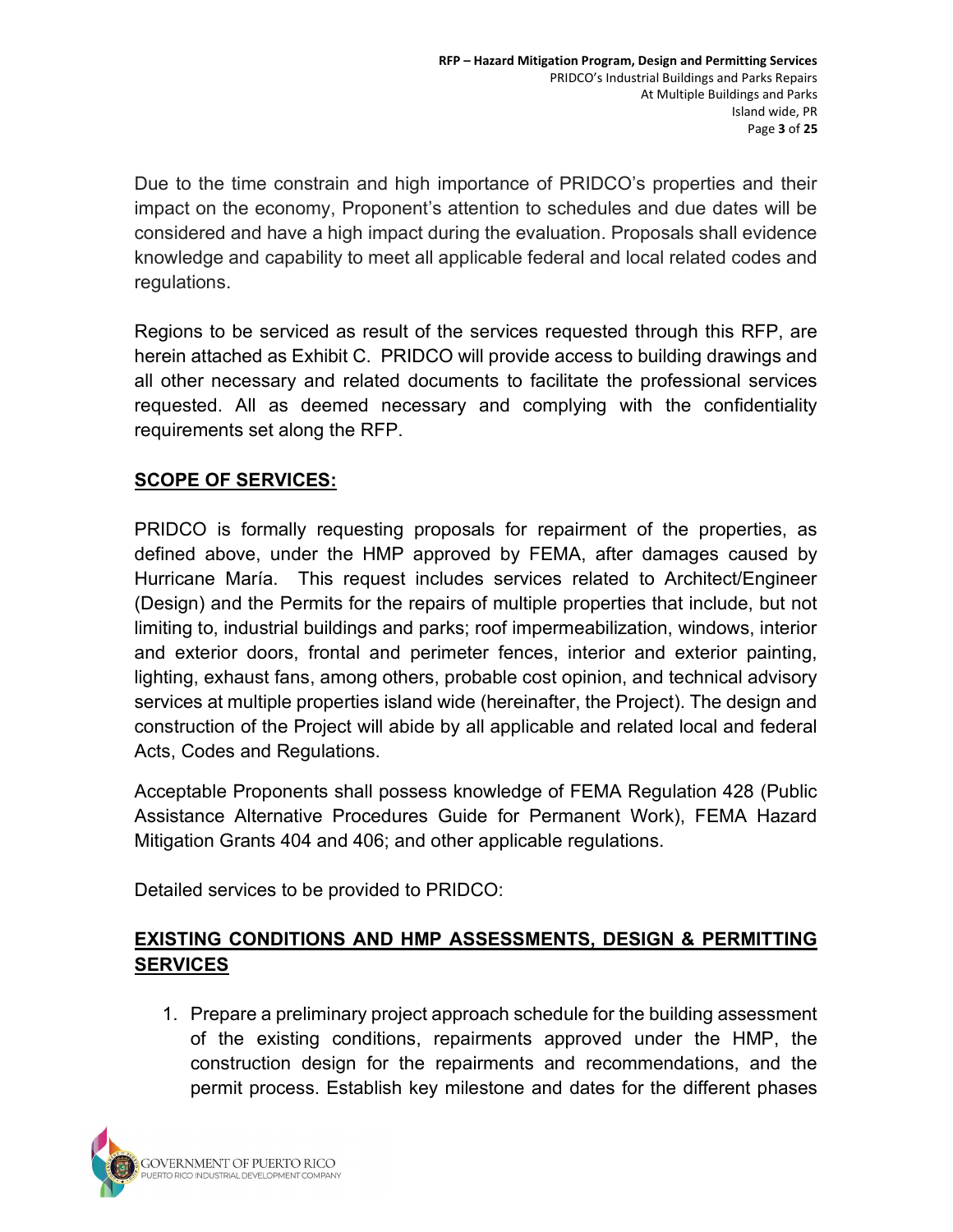(Existing Conditions and HMP, design, permitting). PRIDCO will review the schedule for approval.

- 2. Proponent shall consider a staggered approach for the properties assessment. PRIDCO will provide a recommended priority list for Proponent's review. PRIDCO's intent is to Bid/Repair around 4 to 5 projects (PW's) per region at a time.
	- a. The projects per region are as follow:

| <b>Region</b> | <b>Total</b><br><b>PWs</b><br>(Projects) | Category<br>(See<br><b>Exhibit A)</b> | <b>Total</b><br><b>Damages</b><br>(DIs)<br>(Properties) | <b>Minimum</b><br><b>Damages</b><br>in a Project<br>per region | <b>Maximum</b><br>Damages in<br>a Project<br>per region |
|---------------|------------------------------------------|---------------------------------------|---------------------------------------------------------|----------------------------------------------------------------|---------------------------------------------------------|
| <b>North</b>  | 19                                       | Е                                     | 58                                                      | 1                                                              | 7                                                       |
| South         | 20                                       | Е                                     | 60                                                      | 1                                                              | 6                                                       |
| East          | 23                                       | Е                                     | 98                                                      | $\mathbf{1}$                                                   | 12                                                      |
| Metro         | 21                                       | E                                     | 76                                                      | 1                                                              | 18                                                      |
| West          | 19                                       | E                                     | 62                                                      | 1                                                              | 8                                                       |
| <b>TOTAL</b>  | 102                                      |                                       | 354                                                     |                                                                |                                                         |

Buildings:

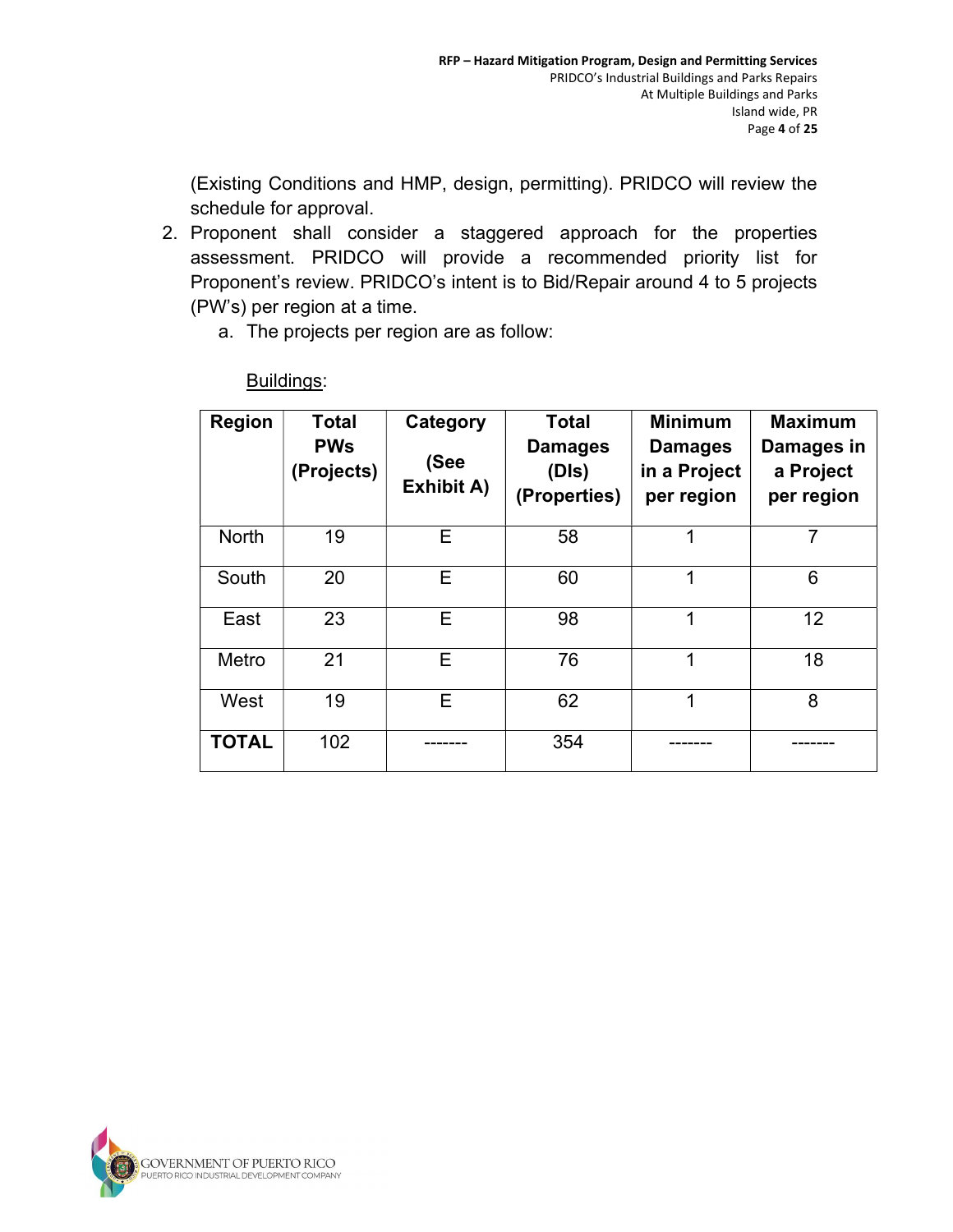Industrial Parks:

| <b>Region</b> | <b>Total PWs</b><br>(Projects) | Category<br>(See<br><b>Exhibit B)</b> | <b>Total</b><br><b>Damages</b><br>(DIs)<br>(Properties) |
|---------------|--------------------------------|---------------------------------------|---------------------------------------------------------|
| <b>North</b>  | 1                              | C                                     | 17                                                      |
| South         | 1                              | C                                     | 18                                                      |
| East          | 1                              | $\mathsf{C}$                          | 10                                                      |
| Metro         | 1                              | C                                     | 8                                                       |
| <b>Total</b>  | 4                              |                                       | 53                                                      |

- 3. Lead the assessment process of the damages in PRIDCO's identified properties, as approved for repairment under the HMP but including existing conditions. Conduct all permit process at all levels.
- 4. Review of documentation for each property, including but not limited to:
	- a. DDD Damage Description and Dimensions
	- b. Lead and Asbestos Checklist
	- c. HMP Scope and Subgrant Conditions
	- d. EHP Environmental Historical Preservation
	- e. REC Record of Environmental Consideration
- 5. Validate that all reports presented to PRIDCO are accurate and correct or identify any possible deviations to be incorporated to the scope of work.
- 6. Verify the land surveying measurements, if applicable.
- 7. Review existing site conditions, and other previously developed plans, if available.
- 8. Prepare As-Built drawings before and after the completion of the project, if applicable.
- 9. Identify and incorporate current and any future FEMA/COR3/PRIDCO specific requirements enacted by an entity with jurisdiction.
- 10. PRIDCO will provide to the Proponent the construction existing condition documents for the properties subject to the project.
- 11. Prepare the Design necessary according to the normal industry standards containing details and specifications associated to the property repairments

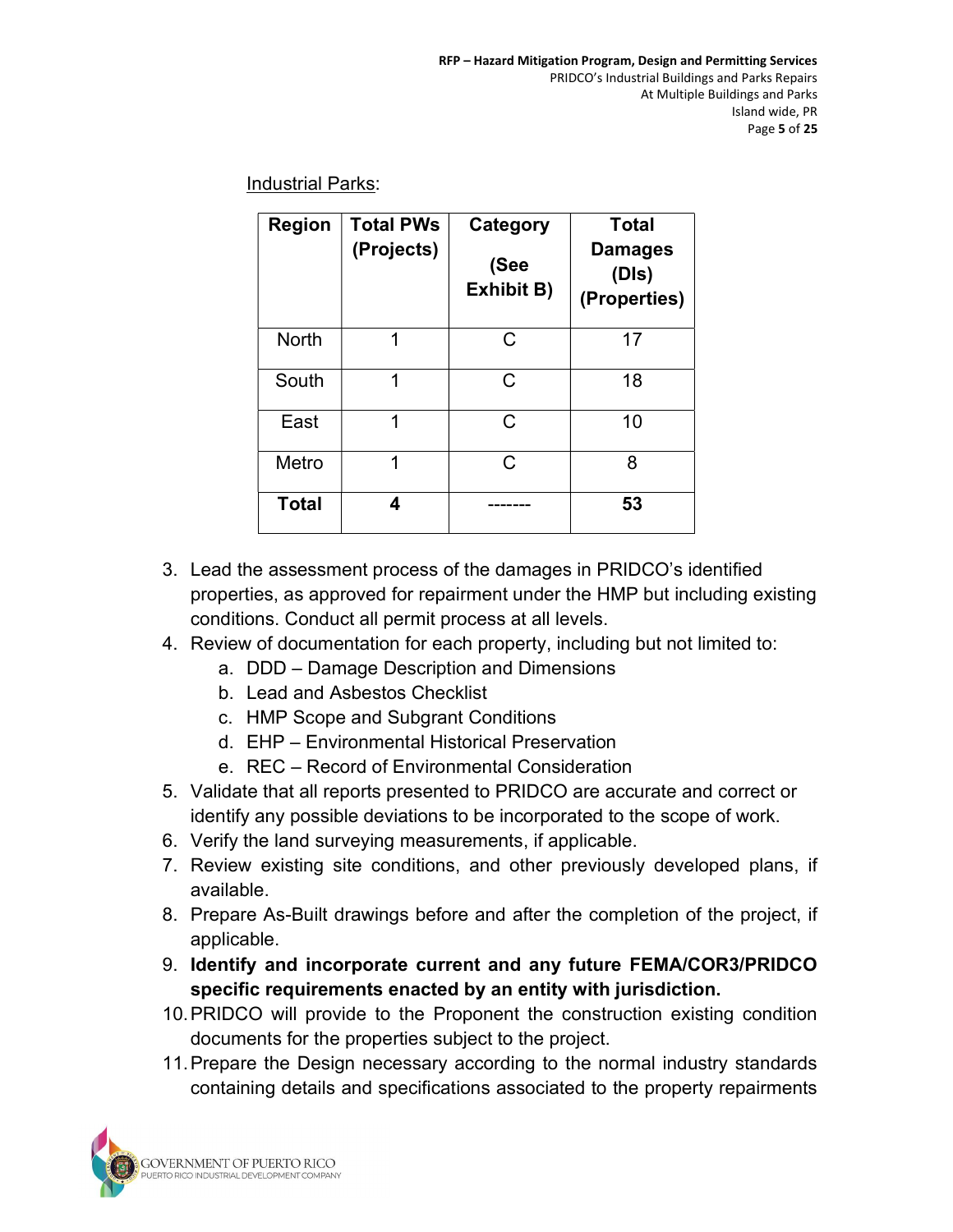as approved under the HMP, and the recommendations provided (per Applicable Code Standards).

- 12. Prepare the Design necessary according to the normal industry standards containing details and specifications associated to the property existing conditions, including the possible deterioration of the original findings under the DDD.
- 13. Conduct the process and obtain all permits required for the repair project, including federal and state permits, including filing fees.
- 14. Proponents shall secure that all projects will comply with NEPA (National Environmental Policy Act), SHPO (State Historic Preservation Office) and ICP (Instituto Cultura Puertorriqueña).
- 15. Proponent shall conduct an evaluation for the Determination of Substantial Damage in Public Structures Located in Floodplain Areas, as required by the Puerto Rico Planning Board Planning on Regulation No. 13 and the National Flood Insurance Program Regulation.
- 16. Prepare a probable cost opinion for PRIDCO's review and budget allocation, of the recommendations submitted. The probable cost opinion shall be prepared in the latest CSI/CSC MasterFormat 2004/2010. The cost estimate should be detailed and itemized, not based on a lump sum.
- 17. Services during the construction pre-bid and bid process: answering questions, clarifying doubts of all the parties, drafting of any report for the federal or local government as required by PRIDCO; and attendance to the construction pre-bid process.
- 18. Building Assessments: Building assessment is the process in which the accuracy of the reports performed by FEMA/PRIDCO is verified.
	- a. Description of services to be rendered: This process requires a civil and a mechanical/electrical engineer that will visit the property to evaluate its condition, validate the conditions through reports, make recommendations, and prepare a repair estimate of the project (s). Also, during the process the engineers shall consider any structural or environmental issue for PRIDCO's attention and a resiliency approach in their recommendations.
		- i. The assessment report shall address (if apply per property):
			- 1. Existing Conditions
			- 2. Metals
				- a. Structural Framing
				- b. Steel Joist and Decking
				- c. Railings

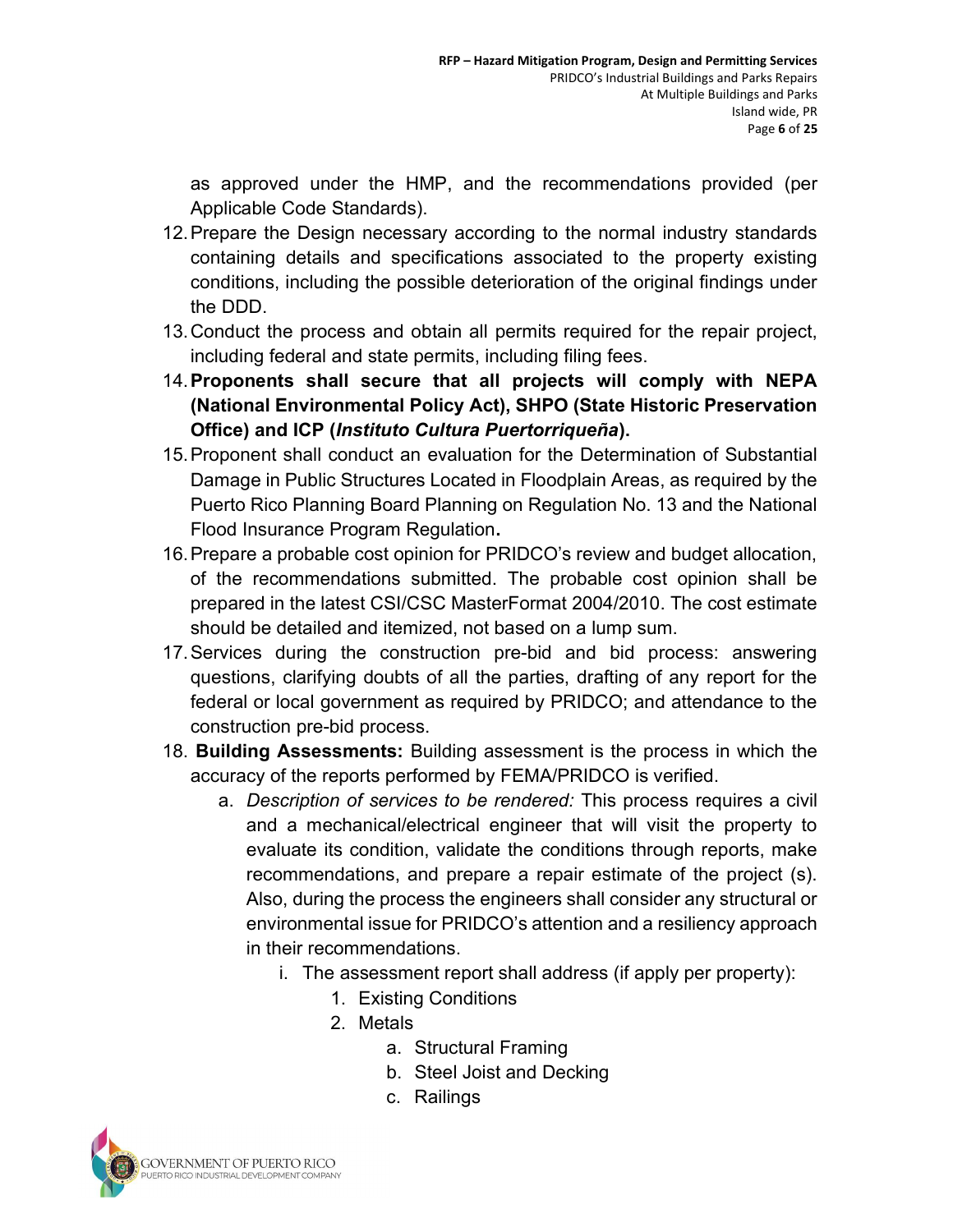- d. Grating
- e. Others
- 3. Waterproofing System and Siding
- 4. Roof Specialties and Accessories
- 5. Openings
	- a. Metal Doors and Frames
	- b. Wood Doors and Frames
	- c. Metal Windows
	- d. Others
- 6. Finishes
	- a. Plastering
	- b. Ceilings
	- c. Flooring
	- d. Wall Coverings
	- e. Others
- 7. Specialties
- 8. Equipment
	- a. Rolling Doors
	- b. Others
- 9. Plumbing/Mechanical
	- a. Air Vents
	- b. Others
- 10. Electrical
- 11. Utilities
- 12. Structural
- 13. Exterior/Site
	- a. Paving
	- b. Curbs, Gutters, Sidewalks, and Driveways
	- c. Fences and Gates
	- d. Stormwater System
	- e. Sanitary Sewer System
	- f. Water System
- b. The services will include the following:
	- i. Coordinate with PRIDCO's Project Manager the property assignment.
	- ii. Review the existing property documentation.
	- iii. Visit the property to perform the observations and estimates.

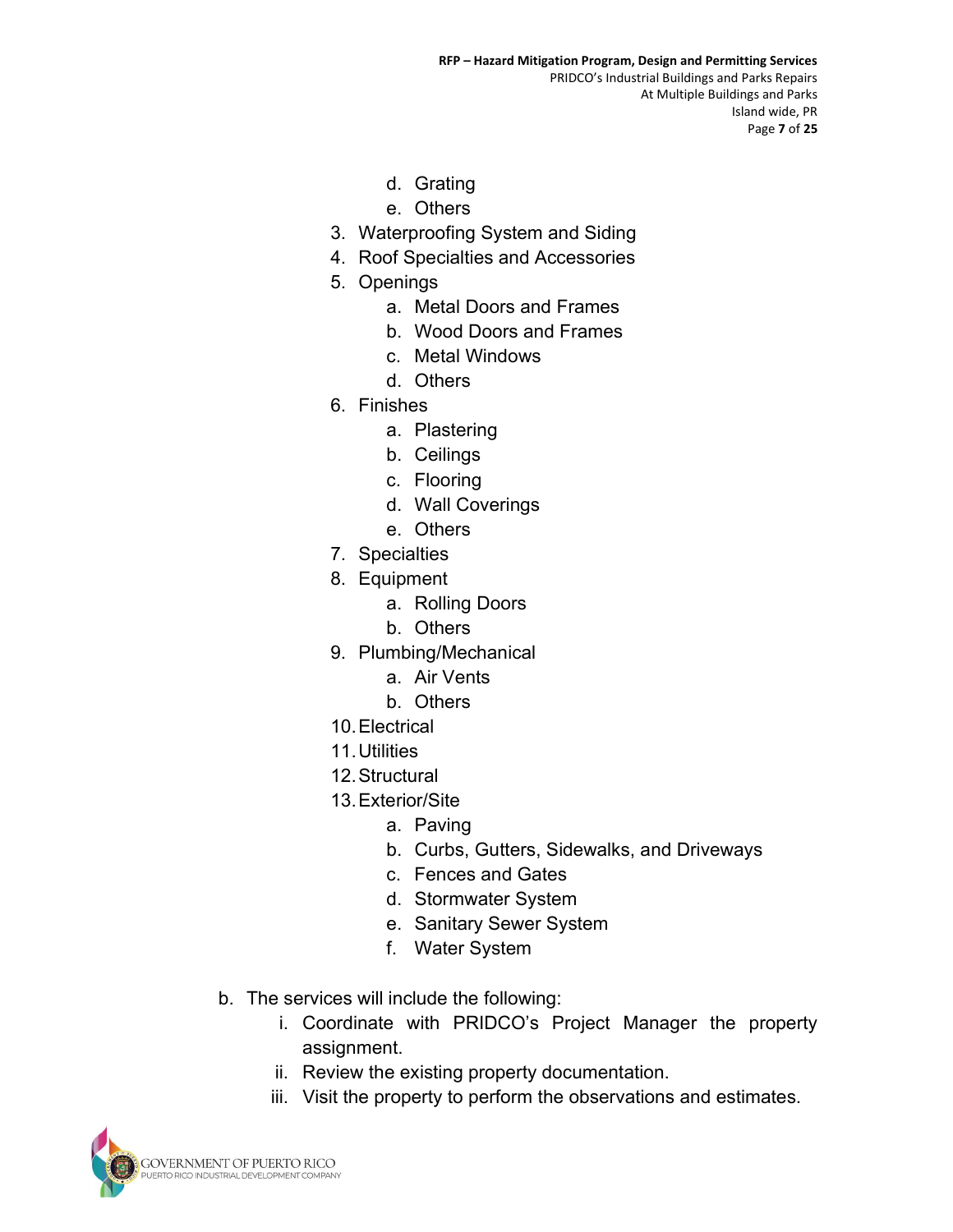- iv. Prepare reports using PRIDCO's templates or similar approved.
- c. PRIDCO will provide a list (see Exhibits A and B) of the properties for assessments for proponent to prepare report for PRIDCO's consideration and further construction process.
- d. The Proponent shall assign a project manager to be the coordinator between PRIDCO and the engineers that will lead the assessments. Proponent shall coordinate meetings between PRIDCO and the project manager, at least once a week.
- e. PRIDCO shall receive the assessment report promptly after the task has been assigned and considering the complexity of the project. Reports shall be signed by a professional licensed engineer in Puerto Rico with the proper competency in the discipline. The Proponent will be responsible of distributing the task among the other engineers once PRIDCO has assigned the project to Proponent. Proponent is responsible and will comply with the Project Milestones. PRIDCO reserves the right to establish projects priority order.

# PROJECT SCOPE (GENERAL)

- 1. The Proponent shall refer to the DDD report prepared by FEMA, revised by PRIDCO, and approved by COR3, regarding to the specific damage of the properties as the result of Hurricane Maria. Example of the DDD report will be illustrated during presentation by PRIDCO for Proponent's reference.
- 2. Proponent's expertise and experience, it will perform all necessary studies to complete the HMP assessment and correspondent reviews and recommendations, with the objective of returning the properties to their original conditions as prior to Hurricane María. Proponent shall comply with actual codes and consider a resilient approach. The assessment will include, but not be limited to, roof impermeabilization, windows, interior and exterior doors, frontal and perimeter fences, interior and exterior painting, lighting, exhaust fans, etc.
- 3. The assessment shall include the review and update of PRIDCO typical details and specifications to comply with FEMA section 406, HMP and their Hazard Mitigation Recommendations.
- 4. The design shall consider the existing site topography in order to propose the best way to manage storm water runoffs, if applicable.
- 5. The proponent shall assist PRIDCO in the Pre-Bid and Bidding process.

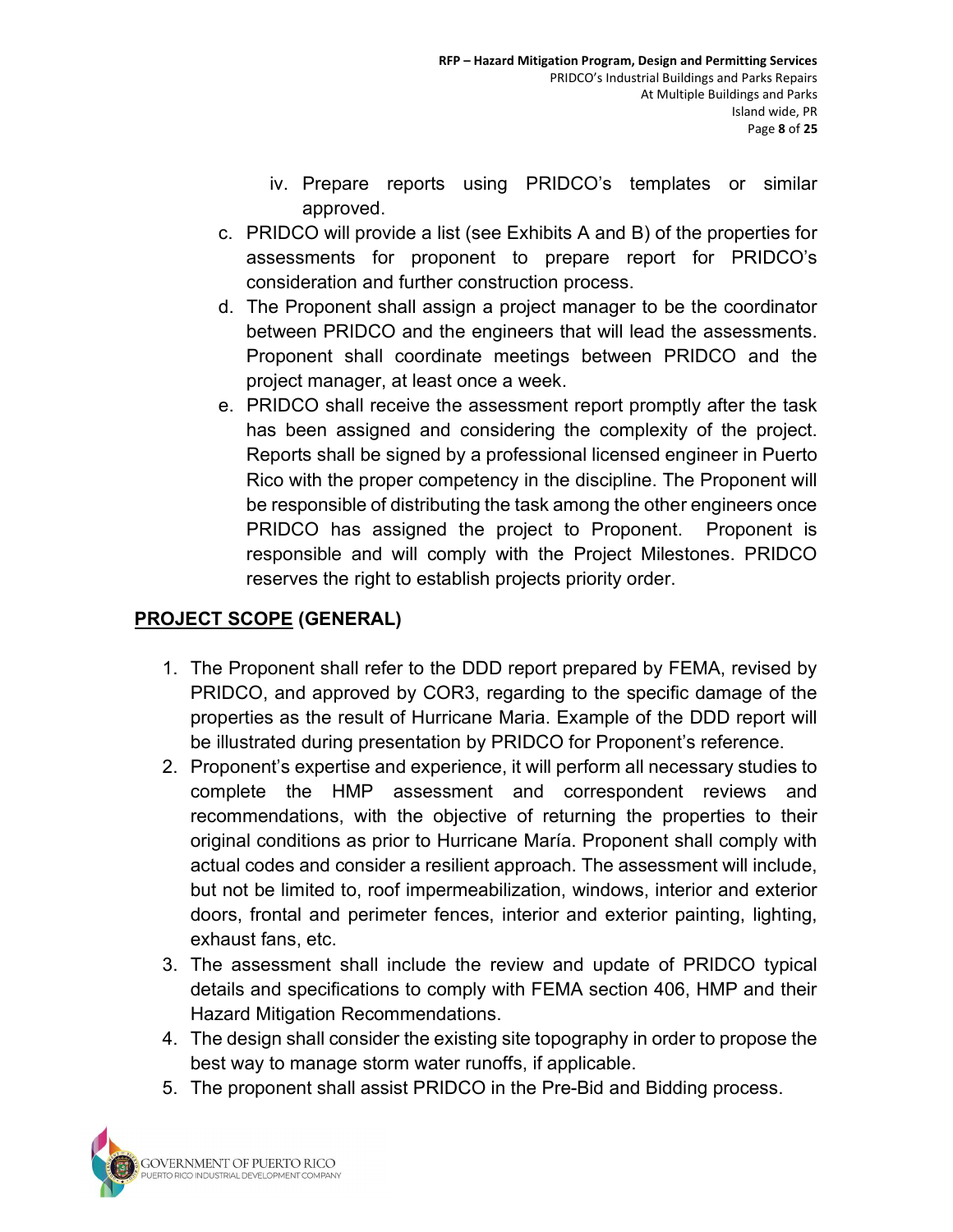- 6. Pre-Bid and Bid Assistance.
	- a. PRIDCO and Construction Management firm(s) will prepare Construction Bids following PRIDCO's internal and the General Services Administration (GSA) procedures (known in Spanish as ASG - Administración de Servicios Generales).
	- b. Answering questions, clarifying doubts of all the parties, drafting of any report for the federal or local government as required by PRIDCO; and attendance to the construction pre-bid process.

# OTHER SERVICES REQUESTED

- 1. This project includes 53 Industrial Parks owned by the PRIDCO (See Exhibit B), which are buildings leased for manufacturing and/or commercial activities island wide. The Parks consist of asphalt roads, storm and sewer systems, drainage swales, luminaires, sidewalks, curbs and signage.
- 2. Based on the designer expertise and experience, the Proponent shall perform all necessary studies to complete the HMP assessment and correspondent reviews and recommendations, to return the properties to its original conditions prior to Hurricane María, complying with actual codes and considering a resilient approach. The assessment will include, but not be limited to Lighting fixture, Lighting poles, Sidewalks, Signage, Drainage swales, Storm drain system, gratings, guardrails, culverts, bridges, earthen berms, electrical enclosures, meter covers, and others, as applied.
- 3. The assessment shall include the review and update of PRIDCO typical details and specifications to comply with FEMA section 406, HMP and their Hazard Mitigation Recommendations.
- 4. The design shall include the repair of the damages complying with actual codes and considering a resilient approach. Damages can vary from Park to Park, although the scope may be similar.
- 5. The design shall consider the existing site topography in order to propose the best way to manage storm water runoffs, if applicable.
- 6. The designer shall assist the Owner in the Pre-Bid and Bidding process.
- 7. Pre-Bid and Bid Assistance.
	- a. PRIDCO and Construction Management firm(s) will prepare Construction Bids following PRIDCO's internal and the General Services Administration (GSA) procedures (known in Spanish as ASG - Administración de Servicios Generales).

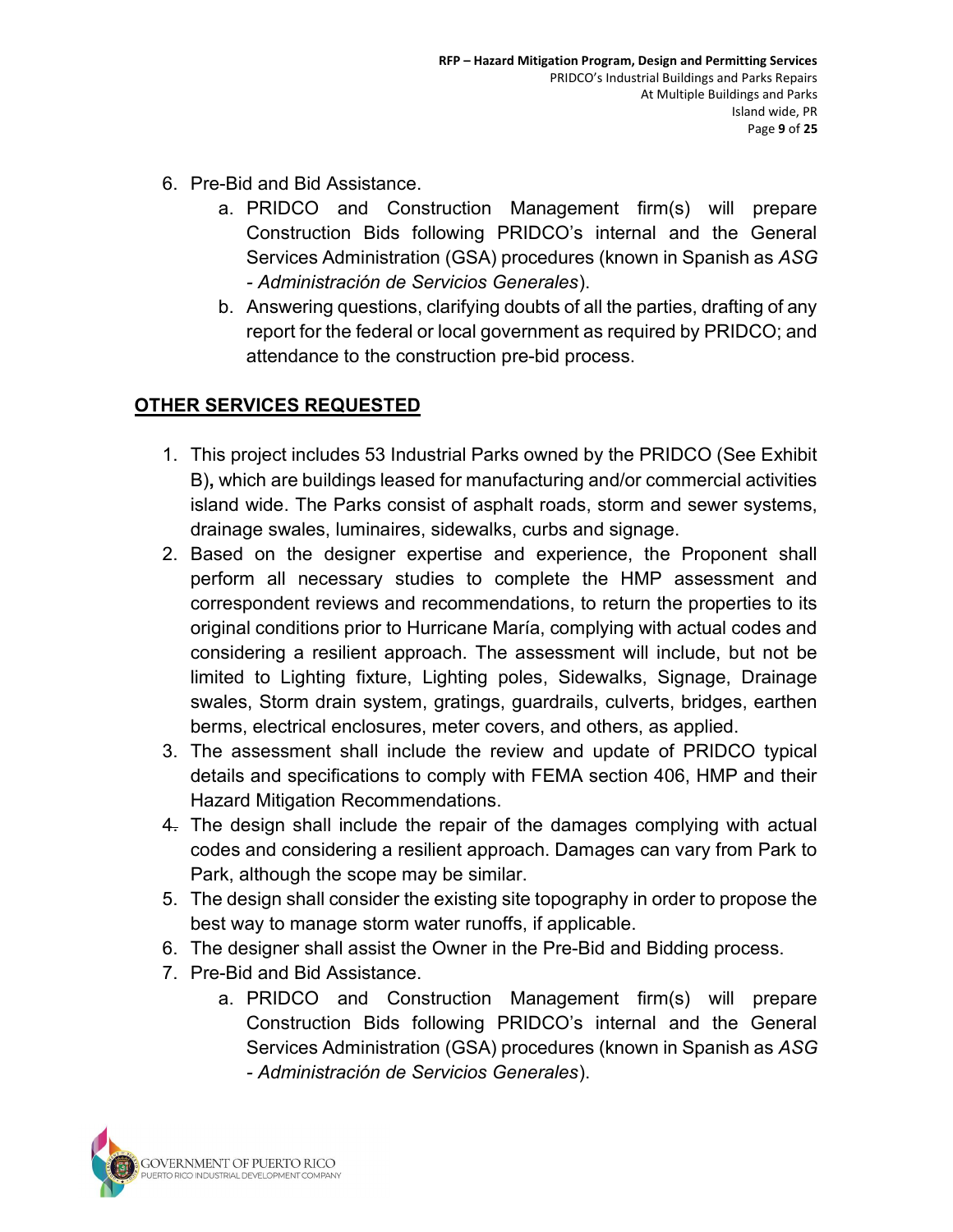b. Answering questions, clarifying doubts of all the parties, drafting of any report for the federal or local government as required by PRIDCO, and attendance to the construction pre-bid process.

### DESIGN MILESTONES

Noted below are the key Design Milestones associated with the Project. Proponent will be required to provide all services necessary to support these milestones:

#### **Hazard Mitigation Program and Design Development**

Existing Conditions and HMP Assessments, and Design Development Deliverables Issued:

| <b>DESCRIPTION</b>                      | <b>DURATION</b>         | <b>RESPONSIBLE</b><br><b>FOR</b> |
|-----------------------------------------|-------------------------|----------------------------------|
| <b>Existing Conditions and HMP</b>      | <b>To Be Determined</b> | Proponent                        |
| <b>Assessments - Site Visits</b>        | by Proponent            |                                  |
| <b>Existing Conditions and HMP</b>      | <b>To Be Determined</b> | Proponent                        |
| Assessments – Review and                | by Proponent            |                                  |
| Recommendations                         |                         |                                  |
| <b>PRIDCO's Approval</b>                | <b>To Be Determined</b> | <b>PRIDCO</b>                    |
|                                         | by Proponent            |                                  |
| COR3/FEMA Approval                      | <b>To Be Determined</b> | <b>COR3/FEMA</b>                 |
|                                         | by Proponent            |                                  |
| <b>Evaluation for the Determination</b> | <b>To Be Determined</b> | Proponent                        |
| of Substantial Damage in Public         | by Proponent            |                                  |
| <b>Structures Located in Floodplain</b> |                         |                                  |
| Areas                                   |                         |                                  |
| <b>Typical Details and</b>              | <b>To Be Determined</b> | Proponent                        |
| Specifications - Review and             | by Proponent            |                                  |
| Recommendations                         |                         |                                  |
| Drawings                                | To Be Determined        | Proponent                        |
|                                         | by Proponent            |                                  |
| <b>Construction Drawings and</b>        | <b>To Be Determined</b> | Proponent                        |
| Specs (100%)                            | by Proponent            |                                  |

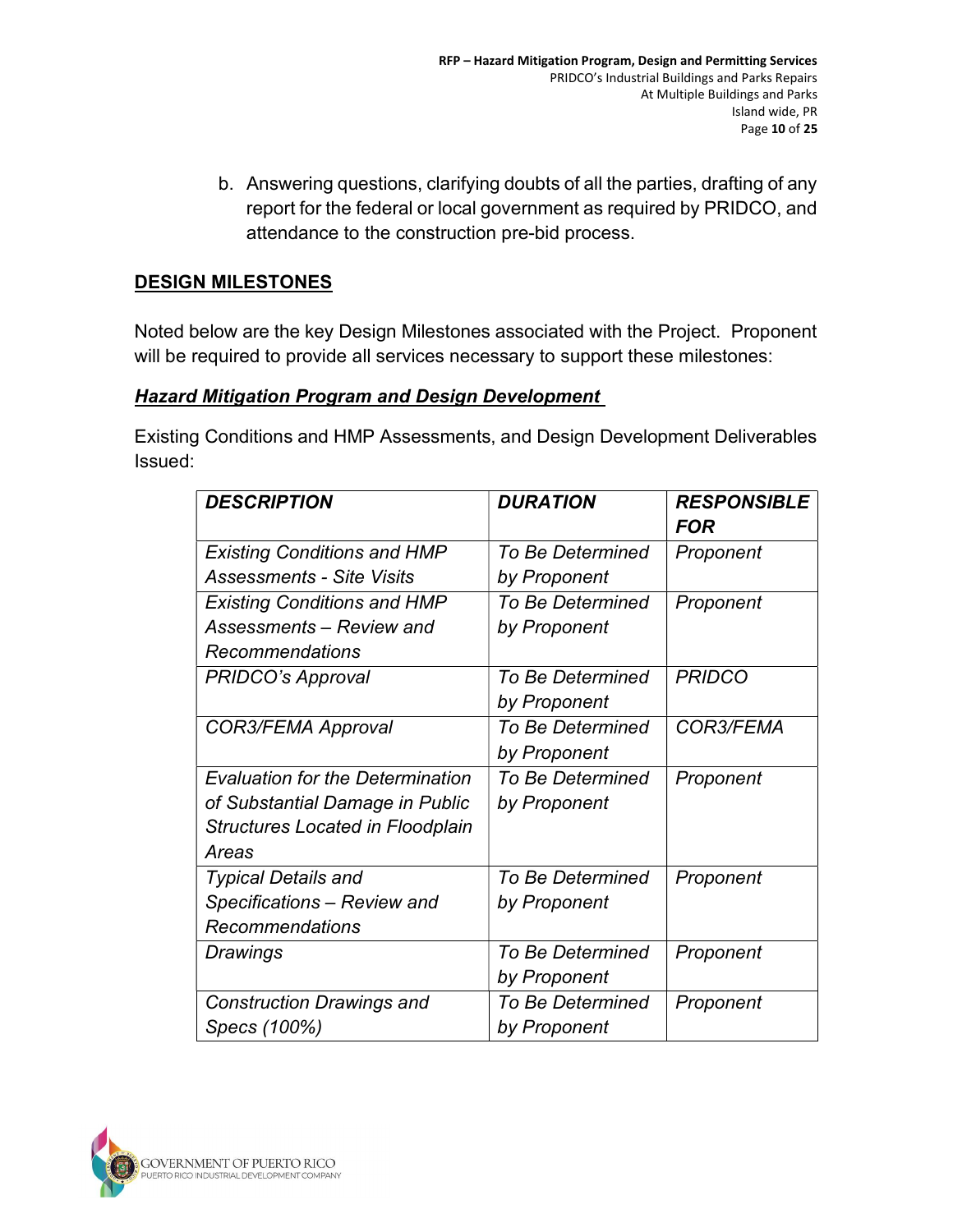### **Permitting Development**

Permitting Development Deliverables Issued:

| <b>DESCRIPTION</b>                     | <b>DURATION</b>         | <b>RESPONSIBLE</b><br>FOR |
|----------------------------------------|-------------------------|---------------------------|
| <b>Lead and Asbestos Certification</b> | <b>To Be Determined</b> | Proponent                 |
|                                        | by Proponent            |                           |
| Exclusiones Categoricas (DEC)          | <b>To Be Determined</b> | Proponent                 |
|                                        | by Proponent            |                           |
| <b>ICP Endorsement (Inst. Cult.</b>    | <b>To Be Determined</b> | Proponent                 |
| Puertorriqueña) (SRI)                  | by Proponent            |                           |
| Recommendations                        | <b>To Be Determined</b> | Proponent                 |
|                                        | by Proponent            |                           |
| <b>SHPO</b>                            | <b>To Be Determined</b> | Proponent                 |
|                                        | by Proponent            |                           |
| SWPPP, NOI and NOT (If                 | <b>To Be Determined</b> | Proponent /               |
| necessary)                             | by Proponent            | Contractor                |
| Others as required by agencies         | <b>To Be Determined</b> | TBD                       |
|                                        | by Proponent            |                           |
| <b>Construction Permits (If</b>        | <b>To Be Determined</b> | Proponent /               |
| necessary)                             | by Proponent            | Contractor                |

Noted below are the key Construction Milestones associated with the Project. You will be required to provide all services necessary to support these milestones in coordination with the Construction Manager(s):

#### Construction: (For the 1st Project Group per region)

| <b>Bid Process</b>       | 02/2022 |
|--------------------------|---------|
| Commencement             |         |
| <b>Permit Completion</b> | 02/2022 |
| <b>Notice of Award</b>   | 05/2022 |
| <b>Notice to Proceed</b> | 06/2022 |
| <b>Final Inspection</b>  | 11/2022 |
| <b>Final Completion</b>  | 11/2022 |
| <b>Project Closeout</b>  | 12/2022 |

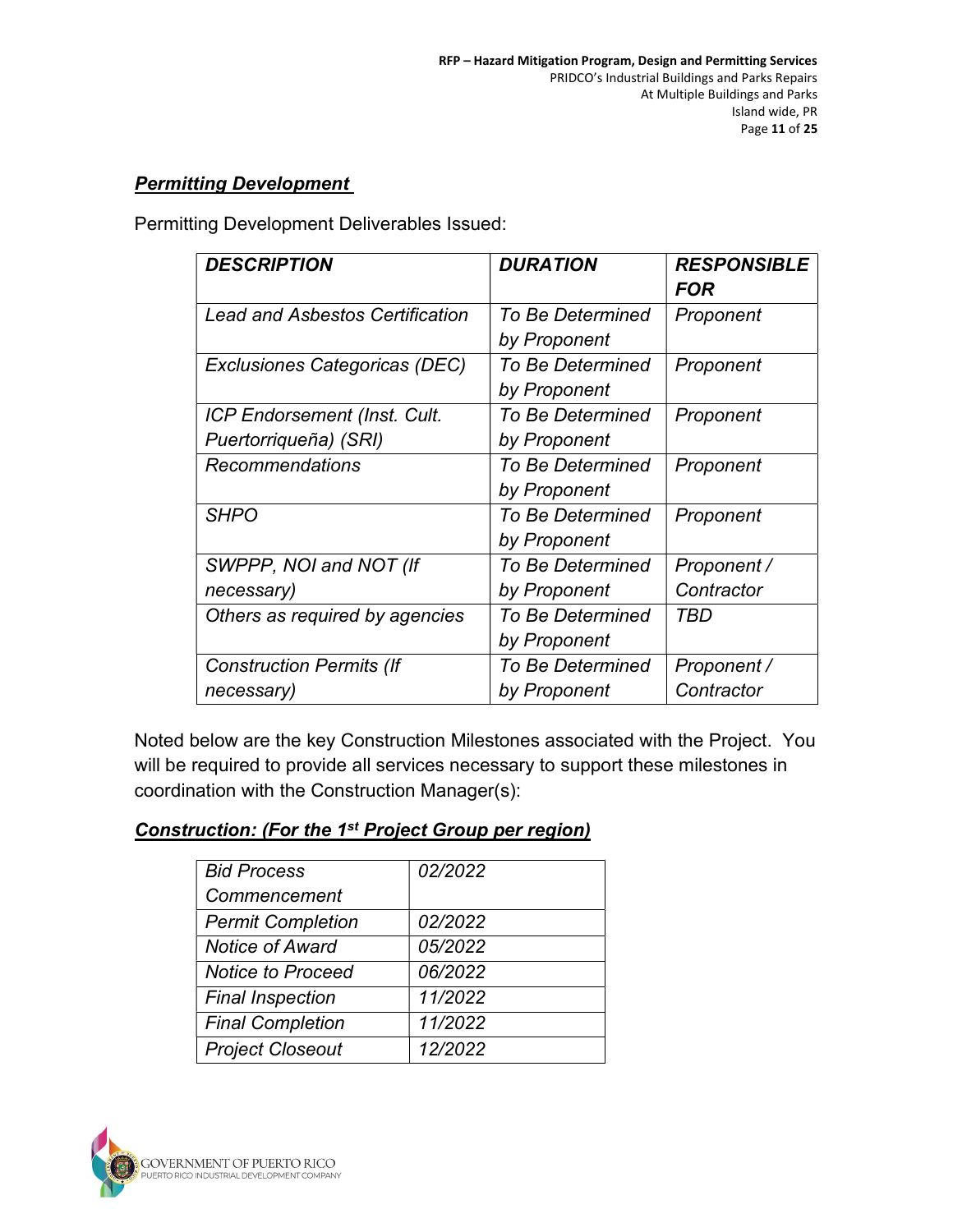Dates are a preliminary estimation and are subject to change in accordance to PRIDCO or Region's Construction Manager's Master Schedule

#### SERVICES REQUESTED:

Proposal shall include the services to be provided during the implementation of the project, Proponent shall consider that it will be providing the following services in compliance with regulations 41 CFR part 60-1.3, 2 CFR part 200, 29 CFR 5 (b) (29 CFR compliance, if applicable):

#### A. During construction period:

- 1. Proponent shall monitor progress of the work and keep informed off the status of the project. Proponent shall represent the Client in forwarding all instructions to the contractors, consultants, vendors and suppliers.
- 2. Proponent shall be present at the project site as required and advise PRIDCO as to the progress and quality of the work, proponent shall keep PRIDCO informed of defects and deficiencies in the work and recommend rejection of work that does not conform to the contract documents.
- 3. Proponent shall review and approve or take other appropriate action upon the contractor's submittals such as shop drawings, product data and samples.
- 4. Proponent shall participate in determining amounts owed to the contractor and suppliers and evaluate the contractor's Applications and Certificates of Payment (AIA Form G-702 or similar approved by PRIDCO).
- 5. Prepare sketches to solve problems due to actual field conditions encountered.
- 6. Prepare recommendations for monthly application for payment.
- 7. Upon substantial completion of the work, Proponent shall participate in the punch-list process. Including recommendations concerning final payments.
- 8. Review for compliance with design concepts, shop and erection drawings submitted by the contractor.
- 9. Attend weekly meetings and prepare observation report for the visit.
- 10. Prepare submittals log and drawings log.
- 11. Monthly project report.

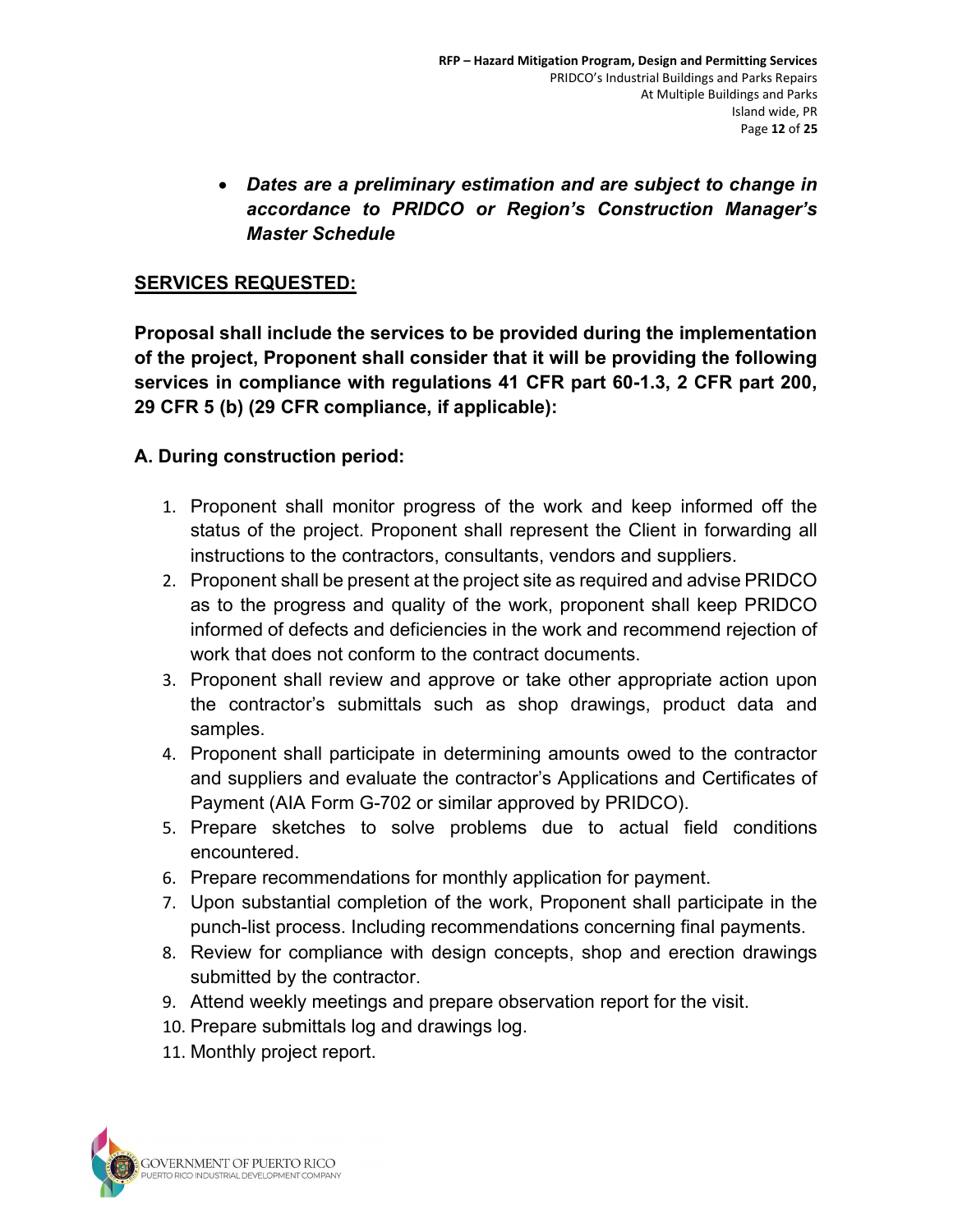# B. During the Existing Conditions and HMP Assessments, Design and Permitting process:

A preliminary project schedule shall be rendered which delineates the HMP, design and permitting, proponent's approach. Illustration of key milestone dates for the different phases (HMP, design, permitting) shall be rendered for PRIDCO's review.

- 1. This part requires, Proponent to review of documentation for each property, including but not limited to:
	- a. DDD Damage Description and Dimensions
	- b. Lead and Asbestos Checklist
	- c. HMP Scope and Subgrant Conditions
	- d. EHP Environmental Historical Preservation
	- e. REC Record of Environmental Consideration
- 2. Prepare the necessary typical details and specifications associated with the Existing conditions and HMP recommendations (per Applicable Code Standards) suitable for the bidding phase of the project.
- 3. Present the strategy and schedule to obtain all permits required for the project including federal and state permits. Also include the filing fee.
- 4. Prepare a probable cost opinion for the PRIDCO's review and budget. The probable cost opinion shall be prepared in the latest CSI/CSC Master Format 2004/2010. The cost estimate should be detailed, not based as a lump sum.
- 5. Provide assistance and services to PRIDCO's during all the construction bid process. Including helping in clarifying issues, helping clear doubts, answering questions regarding any document, process, or technical matters.
- 6. Provide Building Assessments:

The building assessment is a process to verify the accuracy of the reports performed by FEMA/PRIDCO. During this process proponent is required to use civil and a mechanical/electrical engineer who will visit the property and evaluate its condition, validate the conditions thru reports, make recommendations in a report seal by a licensed engineer, and prepare a repair estimate for the project (s). Also, during the process the engineers shall consider any structural or environmental issue for PRIDCO's attention and a resiliency approach in their recommendations. During this process, PRIDCO requires

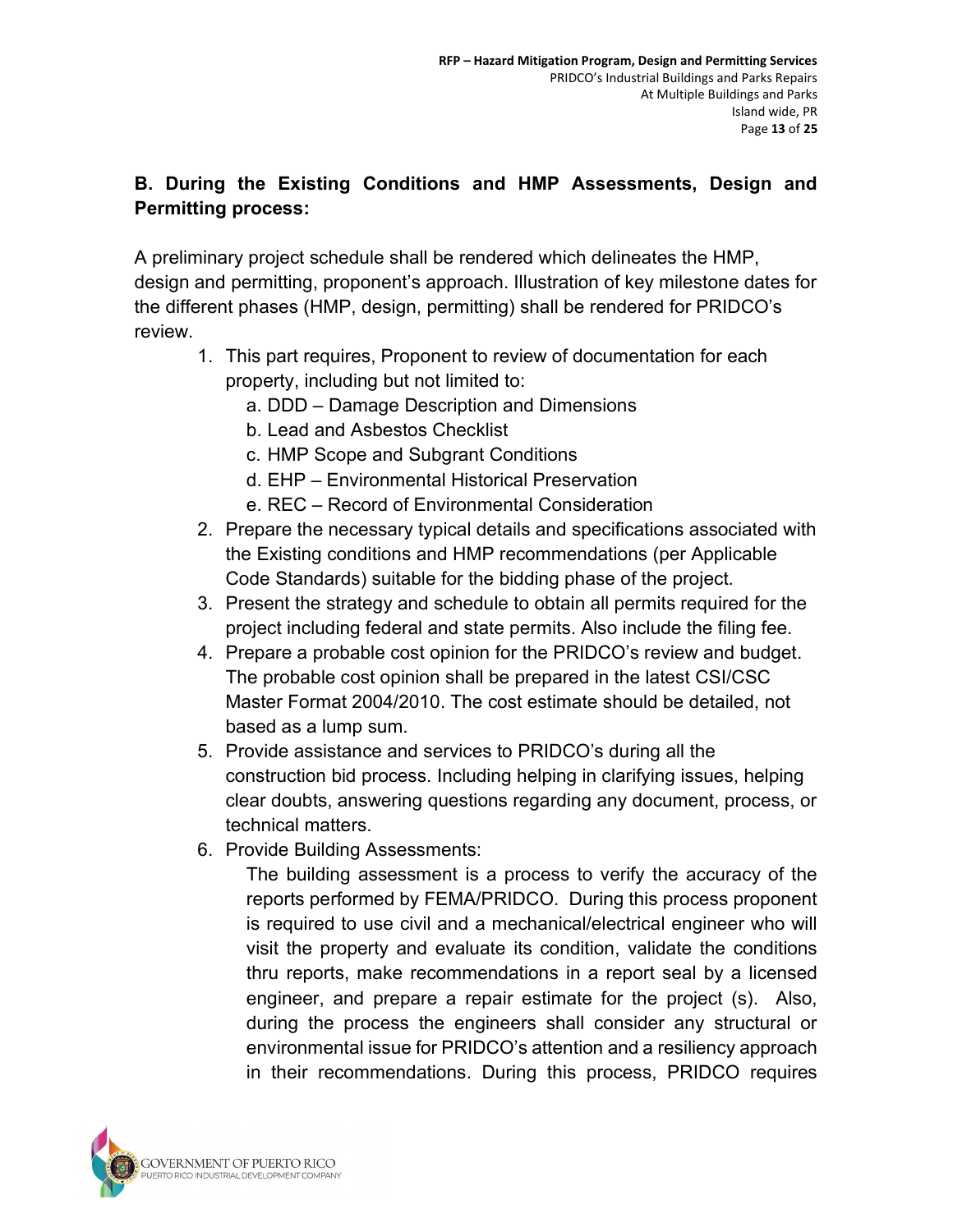proponent to coordinate with PRIDCO's Project Manager for the property assignment.

- 7. Proponent shall include the flowing in its proposal and present how it will achieve each of the followings:
	- a. Review the existing property documentation and will present a report on its findings.
	- b. Will visit the property to perform the observations and estimates.
	- c. Prepare reports using PRIDCO's templates or similar approved formats
	- d. PRIDCO will assign a list (see Exhibits A and B) of the properties to be assessed by the Consultant.
	- e. The consultant shall assign a Project Manager to be the coordinator between PRIDCO and the engineers to prepare the assessments. Project Manager and PRIDCO will hold a weekly meeting, Consultant shall provide an assessment report during the weekly meeting for task previously signed. Reports shall be signed by a professional engineer with the proper competency according to the discipline. The range of tasks to be assigned to the engineer shall be assigned by the Consultant, in order to comply with Project Milestones.
	- f. The assessment shall include the review and update of PRIDCO typical details and specifications to comply with FEMA section 406, HMP and their Hazard Mitigation Recommendations.

# C. Design assessment services:

1. The design shall include the repair of the existing damages and the ones approved by FEMA on the DDD, complying with actual codes and considering a resilient approach. Damages can vary from Park to Park, and property to property, although the scope may be similar.

2. The design shall consider the existing site topography in order to propose the best way to manage storm water runoffs, if applicable.

3. Project Designer will assist PRIDCO with the Construction Bids process, following the internal GSA – General Services Administration (ASG, for its Spanish acronym) procedure.

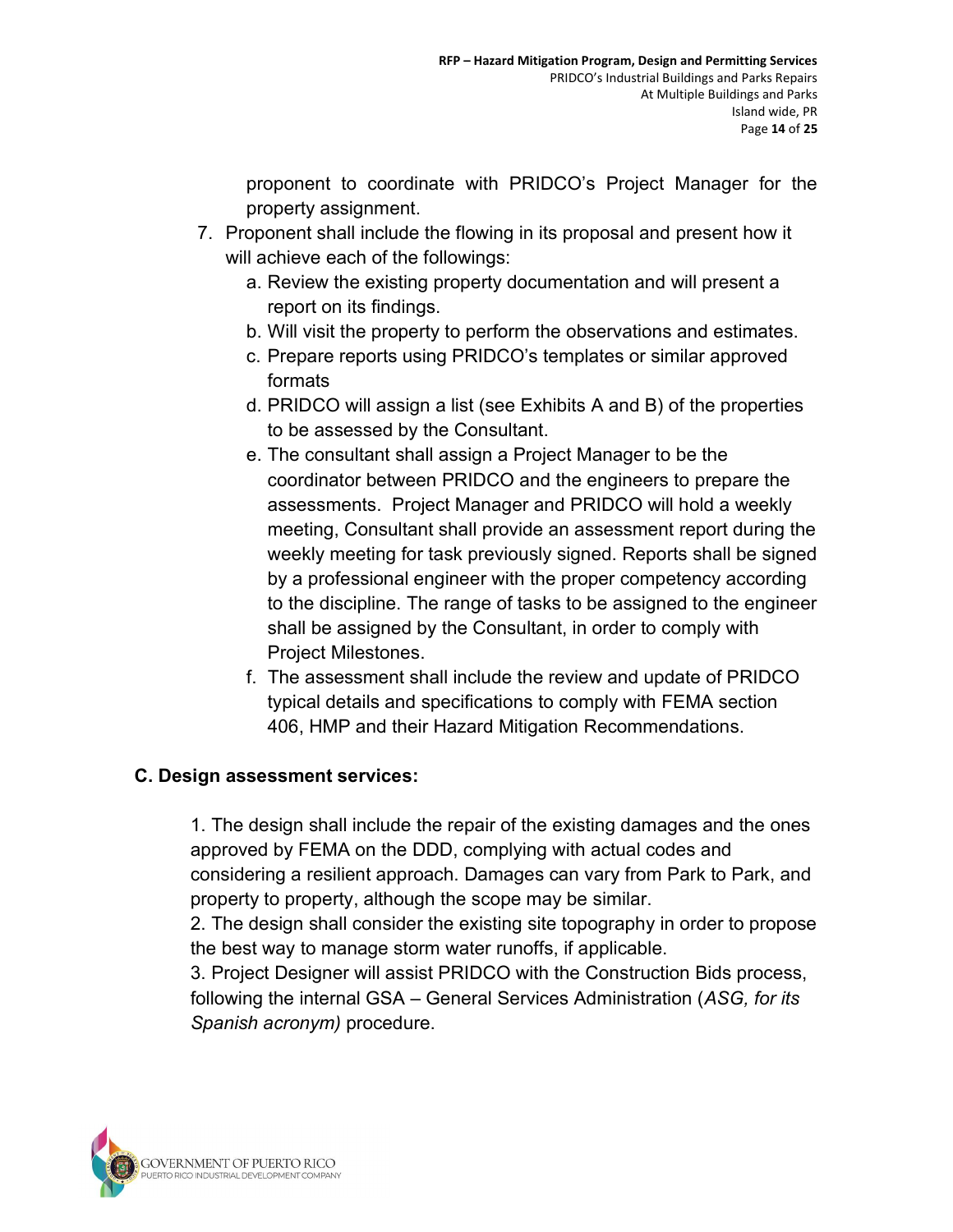#### D. Proponent's services during construction:

During the actual implementation of the project the Proponent shall perform the following services:

- 1. Proponent shall be present at the project site as required and advise PRIDCO as to the progress and quality of the work, Proponent shall keep PRIDCO informed of defects and deficiencies in the work and recommend rejection of work that does not conform to the contract documents.
- 2. Proponent shall review and approve or take other appropriate action upon the contractor's submittals such as shop drawings, product data and samples.
- 3. Shall certify amounts owed to the contractor and suppliers, after review of services rendered and evaluate the contractor's Applications and Certificates of Payment (AIA Form G-702).
- 4. Prepare sketches to solve problems due to actual field conditions encountered.
- 5. Upon substantial completion of the work, Proponent shall participate in the punch-list process, including recommendations concerning final payments.
- 6. Review for compliance with design concepts, shop and erection drawings submitted by the contractor.
- 7. Attend weekly meetings and prepare observation report for the meeting.
- 8. Prepare submittals log and drawings log.
- 9. Monthly project report.
- 10. Proof of liability insurance and work compensation will be required of the selected designer as specified under General Terms and Conditions Section.

### PROPOSAL CONTENT AND FORMAT:

Based on the PRIDCO's understanding of the scope of services for the project, your written proposal should include at a minimum the following information:

1. Transmittal letter

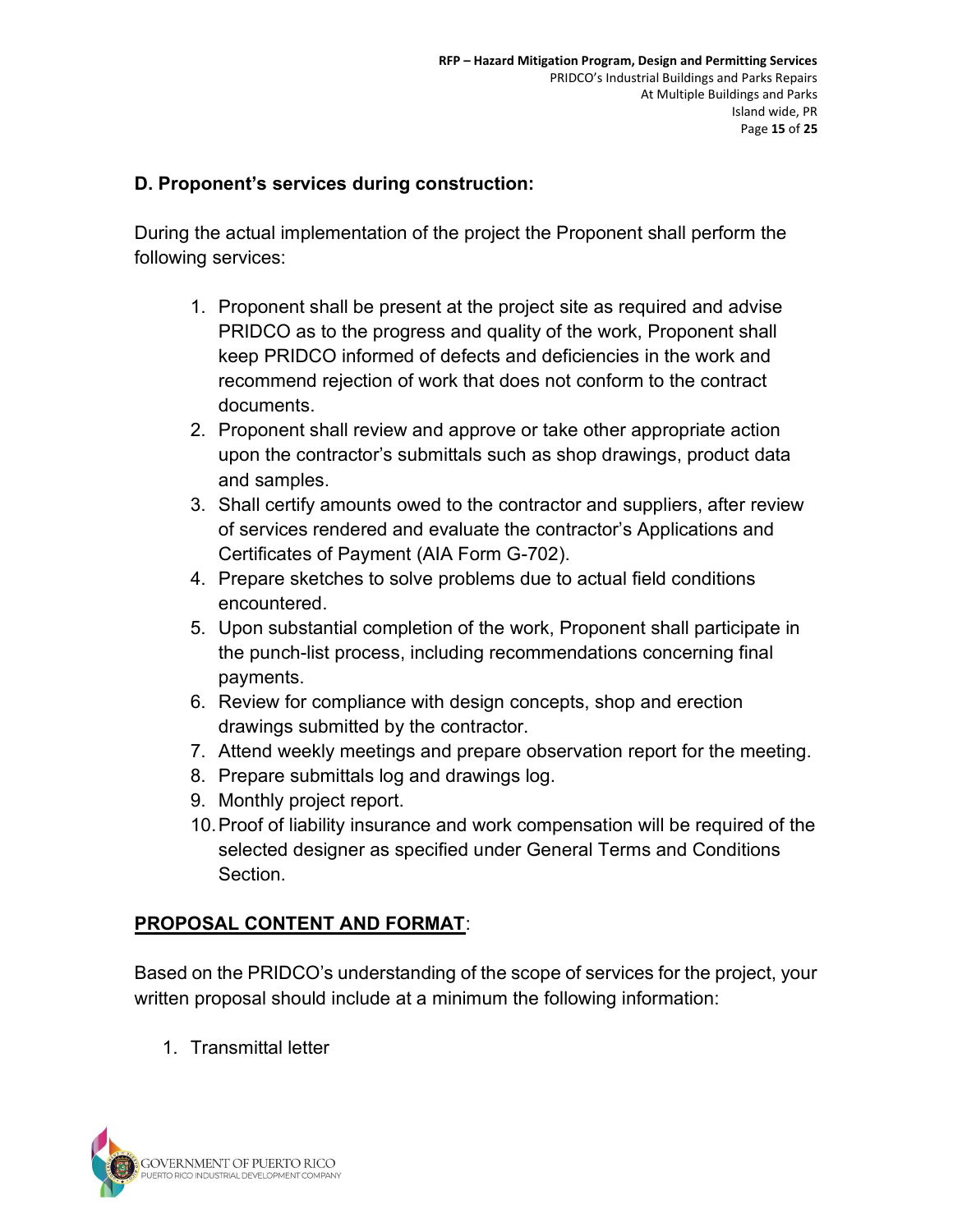a. The proposal shall be transmitted with a cover letter describing the Proponent's interest and commitment to participate in presenting a proposal to be considered to render the services described in the request for proposal. The letter shall state the term for which it will stand and the term. It should clearly state the name, tittle, address, telephone number and e-mail address of the individual presenting the proposal and to whom correspondence should be directed during the Proponent's selection process. The person presenting the proposal, person with legal capacity and authorized to negotiate with PRIDCO shall be the on presenting and signing this letter and the proposal.

Address the cover letter as follows:

# Javier J. Bayón Torres Executive Director Puerto Rico Industrial Development Company P. O. Box 362350 San Juan, PR 00936-2350

- 2. Provide a general description of Proponent and any sub-consultants. Must include curriculum vitae or resumes of the personnel to be used.
- 3. Proponent's understanding of the scope of services required for the project plus any refinements your firm feels are warranted.
- 4. Relevant proponents experience including dates of past projects and who on the project team had direct involvement in the project, and illustrative samples. Providing recommendation letters is optional.
- 5. Relevant proponent experience shall evidence knowledge of FEMA regulation 428 (Public Assistance Alternative Procedures Guide for Permanent Work), FEMA Hazard Mitigation Grants: 404 and 406, and other applicable regulations.
- 6. Provide detail description of proponent's approach to the project. Proponent shall highlight any innovative ideas it may have to reduce costs or produce a better product.
- 7. Proponent's understanding of the issues which may impact the project schedule or cost.
- 8. Proponent's knowledge and adherence to compliance with the admirative cost principal stated at the 2 CFR 200, all rules and regulations applicable to FEMA's grant funded projects. Proponents' acknowledgement that the

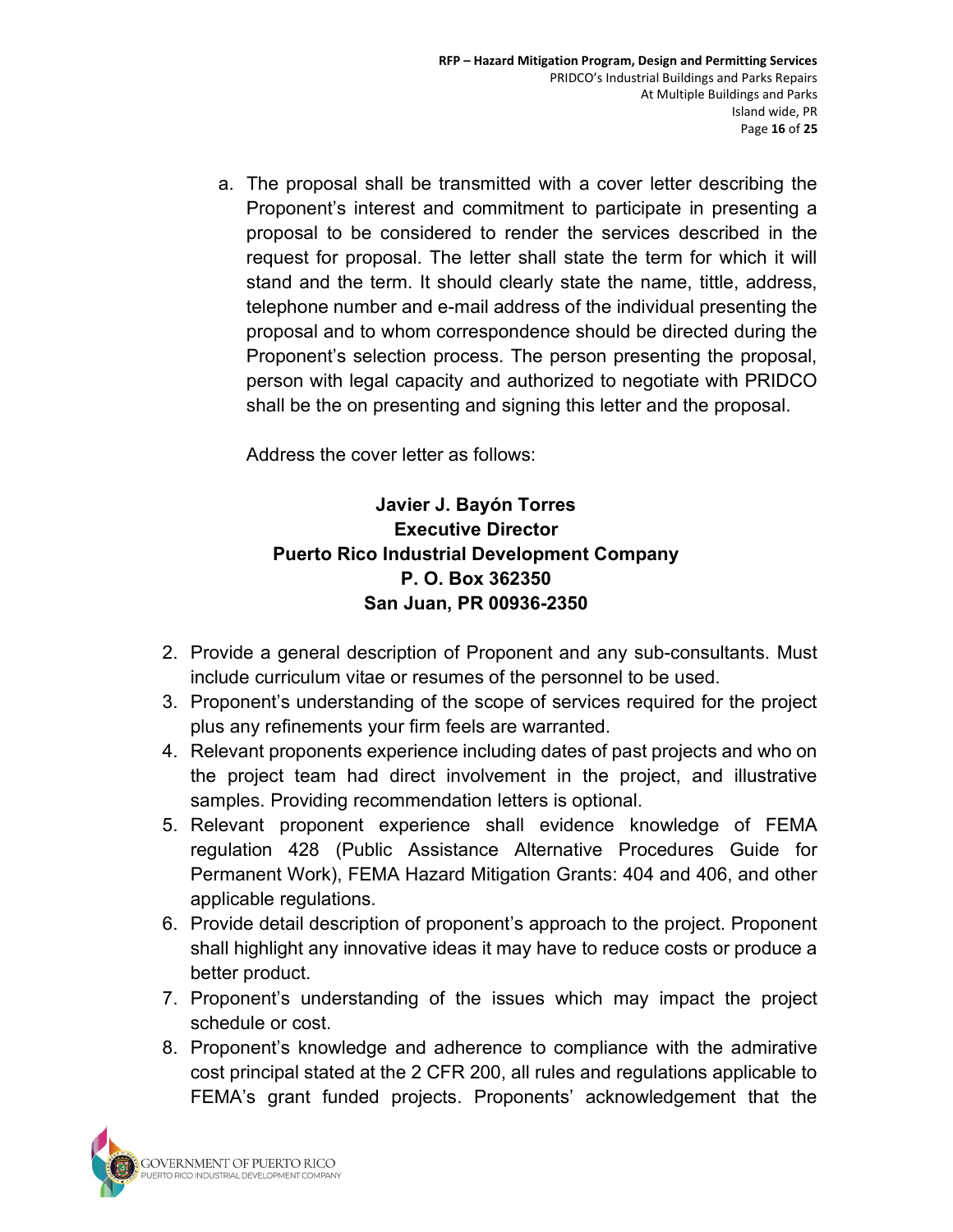Federal government has no obligation under this RFP or agreement resulting from it. Proponent shall stat that it will abide by the program fraud and false or fraudulent statements.

- 9. Proponents' knowledge and certification of providing services adhered to what regulation of the 41 CFR Sec. 60-1.3 states.
- 10. Proponent's full name, address and all contact information. Proponents point of contact person, its name and all contact information.
- 11. Reports of PRIDCO's properties assessments shall be sealed by a Licensed Engineer in Puerto Rico.
- 12. Any objections or exceptions to requirements in the RFP shall be presented within 7 calendar days of the issue of this document.
- 13. Proposed fee schedule itemized for each service in the HMP Assessment and Recommendation, each service in the Design & Permitting Phases. Each proposed fee shall be itemized per hour, er service, with estimate of the time for each of the activities to be performed. The cost per hour shall be a flat fee including travel expenses, computers, software, mobile devices, personal protection equipment as industry requirements and any other tool to provide the service requested. The consultant shall provide a list of civil and mechanical/electrical engineering assessment service for each of the regions included in Exhibits A and B that it is presenting proposal for consideration. Each region shall be submitted in a separate proposal package complying with all the RFP requirements.

# PRIDCO'S RESPONSIBILITIES

PRIDCO will provide selected proponent with access to building plans, conceptual drawings, records, studies, plans and other available documents relating to the project to facilitate the rendering of services.

# GENERAL TERMS AND CONDITIONS:

# A. Proponent

The Proponent is Not an Employee of PRIDCO. It is understood that the selected Proponent will not be consider in any manner as an employee of PRIDCO, but solely as an independent Consultant. PRIDCO will not, under any circumstances, be liable to the proponents or consultants(s) or any person or persons acting for or under it for any death, injury, or property damage received

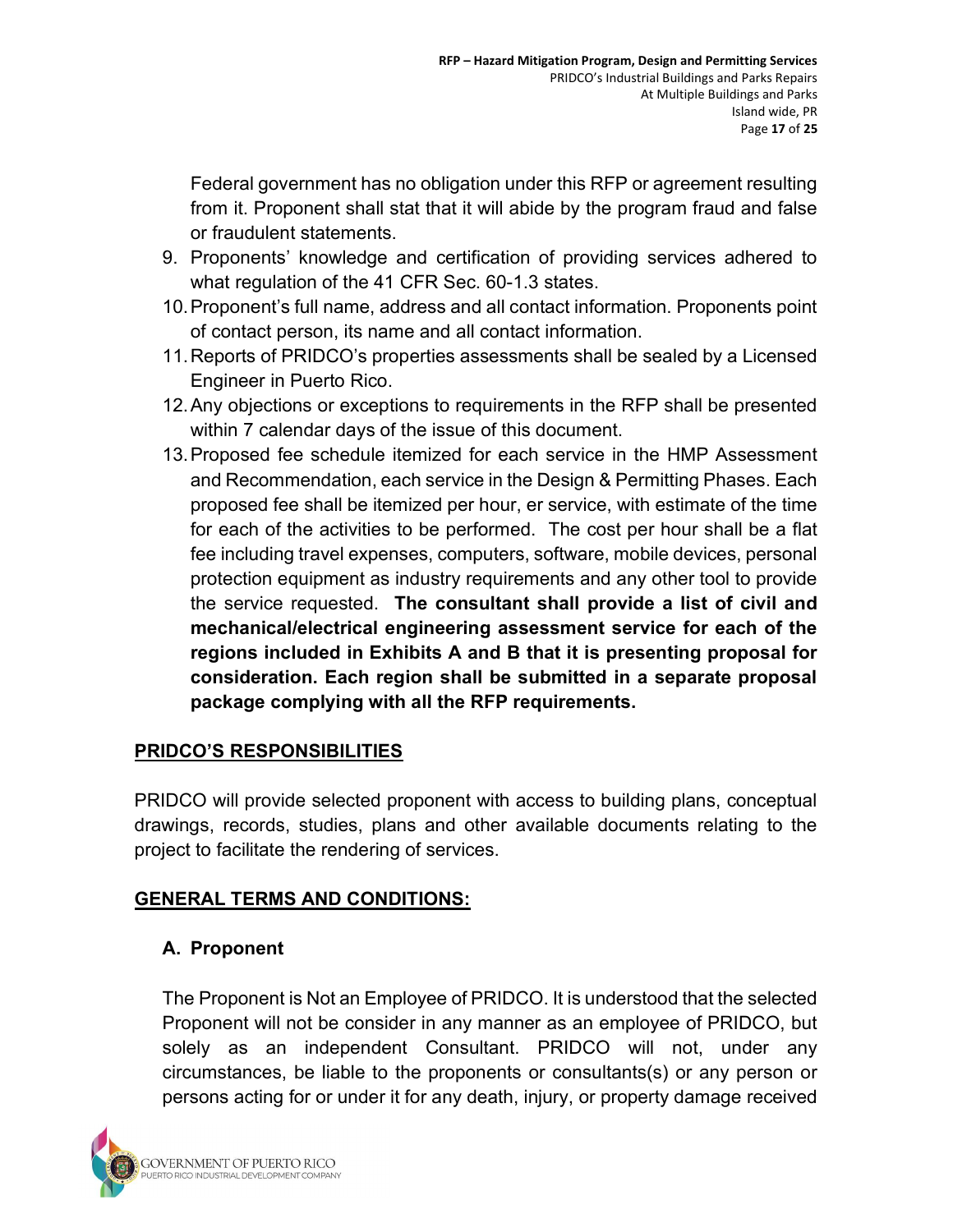or claimed, unless such liability arises by virtue of negligence by PRIDCO, their respective officers, agents, or employees.

### B. Indemnification and Hold Harmless

Proponent shall relieve PRIDCO and other related agencies and public corporations, its directors, officers, employees, agents, representatives, assignees, and the Government of Puerto Rico, from any responsibility and for all loses, causes of action, claims, property and personal damages, liabilities and expenses (including attorney's fees) arising as a consequence of, or related to negligent actions or fault of the proponent or consultant in the performance of its obligations under this RFP.

Staff hired by the Proponent to carry out its obligations under the resulting Agreement for the services requested by this RFP shall be under the jurisdiction and legal responsibility of the Proponent, who shall assume all of the risks, costs and responsibilities for their actions, supervision, compensation and discounts required by law. If any acts or situation of harm to third parties arise, Proponent expressly relieves PRIDCO and the Government of Puerto Rico from any claim, lawsuit, suit, or proceedings that arises or may arise in relation thereto.

If the Proponent should subcontract all or any portion of the work to be performed under the resultant agreement, the Proponent shall require each Sub-Consultant to indemnify, hold harmless and defend PRIDCO, it's Board, officers, officials, employees and agents in accordance with the terms of the preceding paragraphs.

### C. Assignment and Sub-Contracting

It is prohibited to assign or sub-contract the whole or any portion of the Work without PRIDCO's prior consent in writing. This requirement will be strictly applied and any disregard of it by the Proponent will be treated as a ground for immediate termination of the contract without prejudice to any other remedies and/or indemnifications.

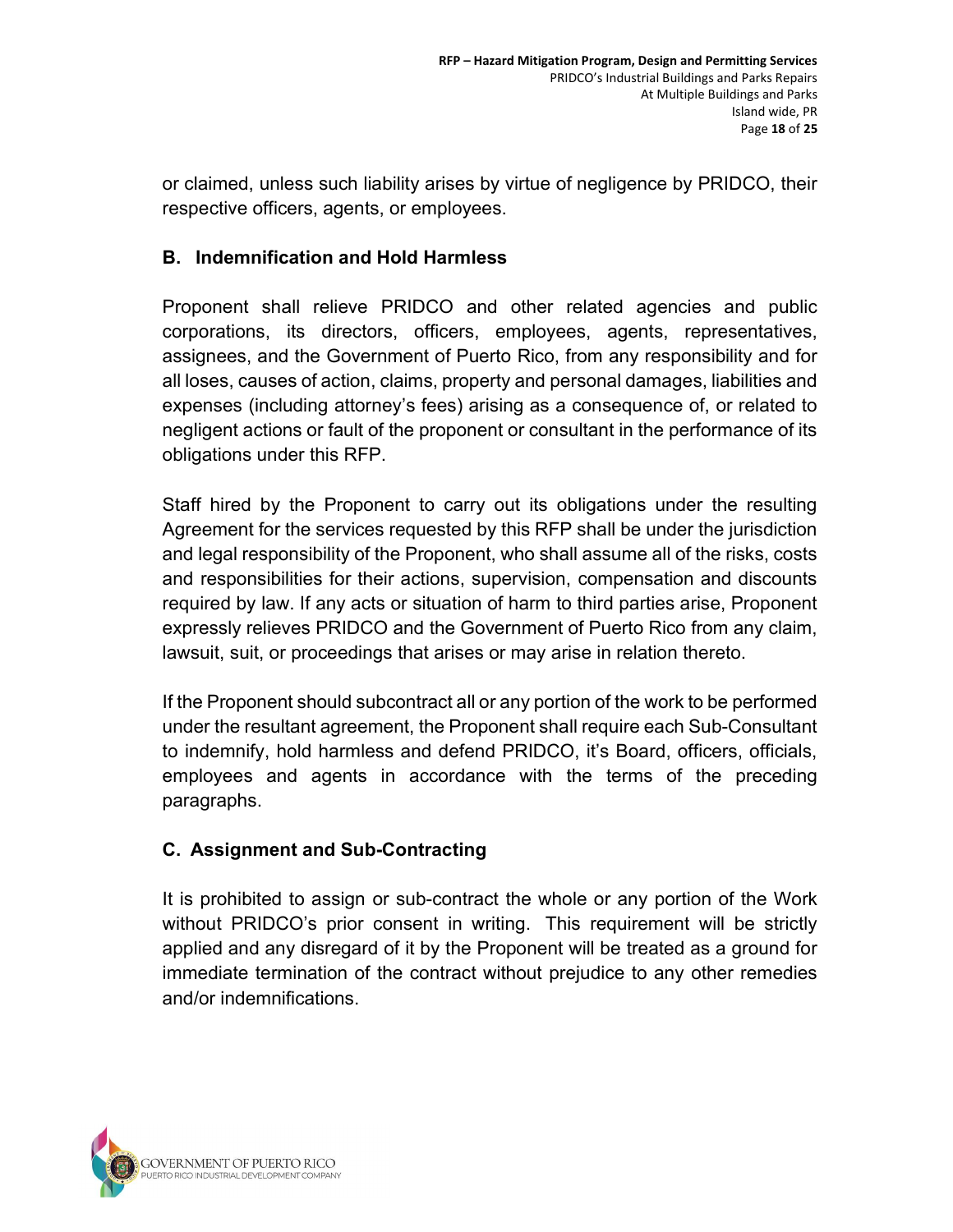#### D. Non-disclosure agreement:

PRIDCO shall provide selected Proponent all documents, reports or materials that Proponent may need and are necessary to render the services object of te resulting Agreement for the services of this RFP, except those in Proponent possession due to its profession.

All the work produced as part of the contracted services, compelled in writing or any other method of conservation by the Proponent shall be privileged and confidential, and may not be reported or revealed to any third party unless previous written consent is released by PRIDCO; neither said work or information must be included as part of the Proponent's credentials, unless previous written consent is given by the PRIDCO.

All documents, reports, or materials that PRIDCO delivers, or information given to Proponent is strictly confidential, except for documents, reports, material or information that:

i. Is of public domain, or that PRIDCO has authorized its publication or disclosure in writing;

ii. Were in legitimate possession of Proponent before PRIDCO disclosed the same and which has no restriction of disclosure

iii. Be legitimately reported to the Proponent by a third party, and does not have any restriction on its disclosure; and

iv. Have to be reported upon request of law, order or other legal requirements issued by competent authority.

CONSULTANT may not disclose confidential information to third parties and shall only discuss it with PRIDCO's directors, officers, employees or authorized agents. The services provided under this Agreement are provided so that PRIDCO can exercise the functions and powers assigned to it by its enabling legislation as part of the Executive Branch and, accordingly, management and work by the Proponent under the resulting Agreement, are granted the same privileges, protections and immunities that cover PRIDCO's efforts, including and without limitations, the Executive Privilege, the Privilege of Deliberative Process and the Attorney-Client Privilege, as they are applicable.

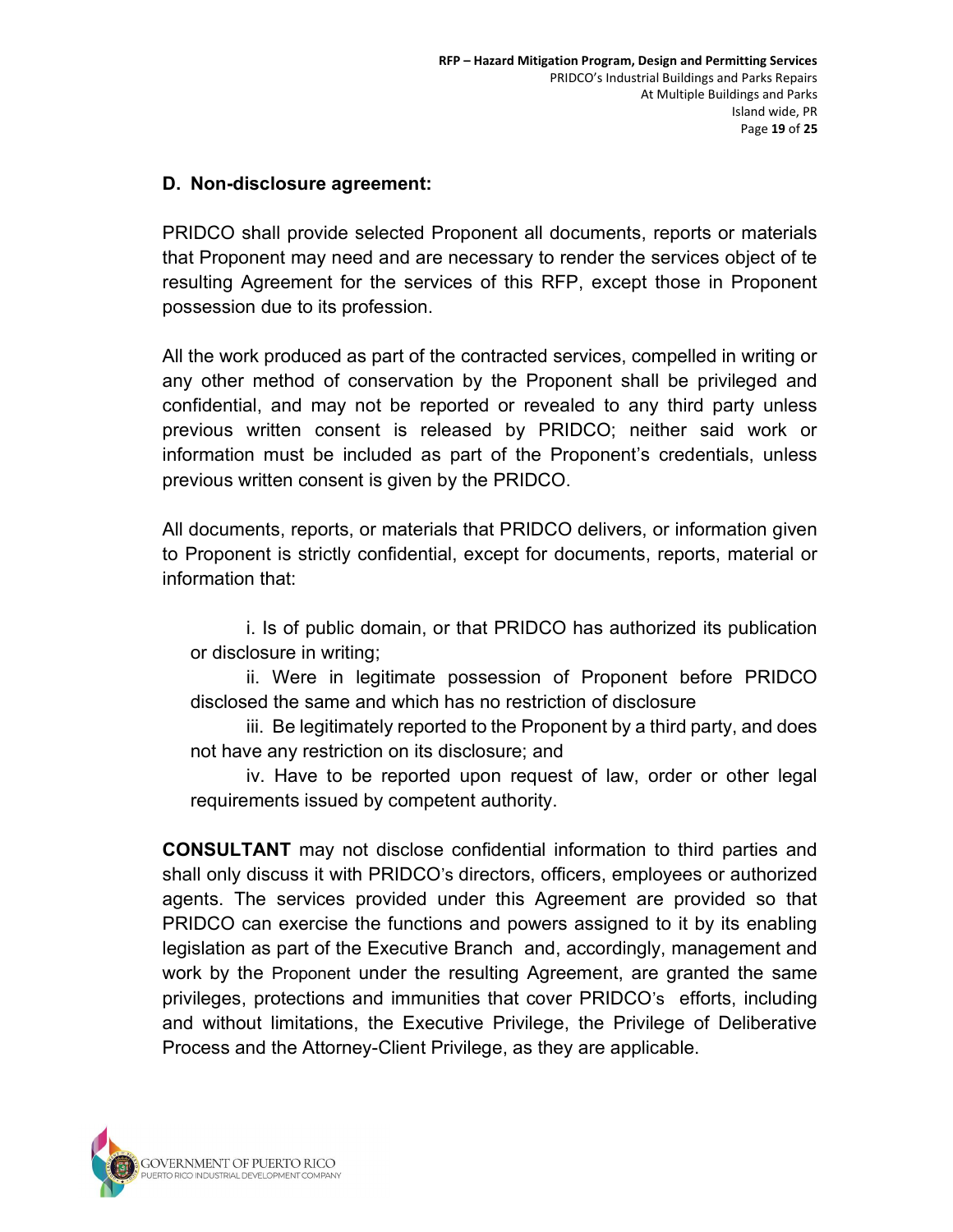Information concerning the business of PRIDCO which becomes accessible, or known, to the Contractor, its employees or sub-contractors including, but not limited to, financial information, customers, customer lists, business plans, operational plans, data and computer programs, manufacturing processes, engineering/technical data, design process, pricing, research and development, strategic plans, and operating data shall be considered Confidential and Proprietary information of PRIDCO and must not be disclosed to individuals outside of your organization without the prior written approval from PRIDCO.

## E. Insurance Requirements

Throughout the life of this resulting Agreement, Proponent acknowledges it shall pay for and maintain in full force and effect, with an insurance company(s) (Company) admitted by the Puerto Rico Insurance Commissioner to do business in the Commonwealth of Puerto Rico, the following policies of insurance:

- PROFESSIONAL ERRORS AND OMISSIONS, Not less than \$500,000 per Occurrence. / \$2,000,000 Aggregate. (2 yr. discovery and reporting tail period coverage). Certificate of Insurance only required.
- COMMERCIAL (BUSINESS) AUTOMOBILE LIABILITY insurance, endorsed for "any auto" with combined single limits of liability of not less than \$1,000,000 per occurrence.
- WORKERS' COMPENSATION Insurance as required under the Puerto Rico Labor Code, and Employers Liability Insurance with limits not less than \$1,000,000 per accident/injury/disease.
- COMPREHENSIVE GENERAL LIABILITY insurance, \$1,000,000 combine single limit. (Including Contractor All Risk Insurance and Third Party Liability Insurance) This shall include the Environmental Insurance of Proponent and shall include a PRIDCO endorsement.

# F. Additional Conditions:

A. Any Advisor, Consultant or Professional who drafted, or assisted PRIDCO in the preparation, identification or provided assessment related to the specification for the Project object of this RFP; will be

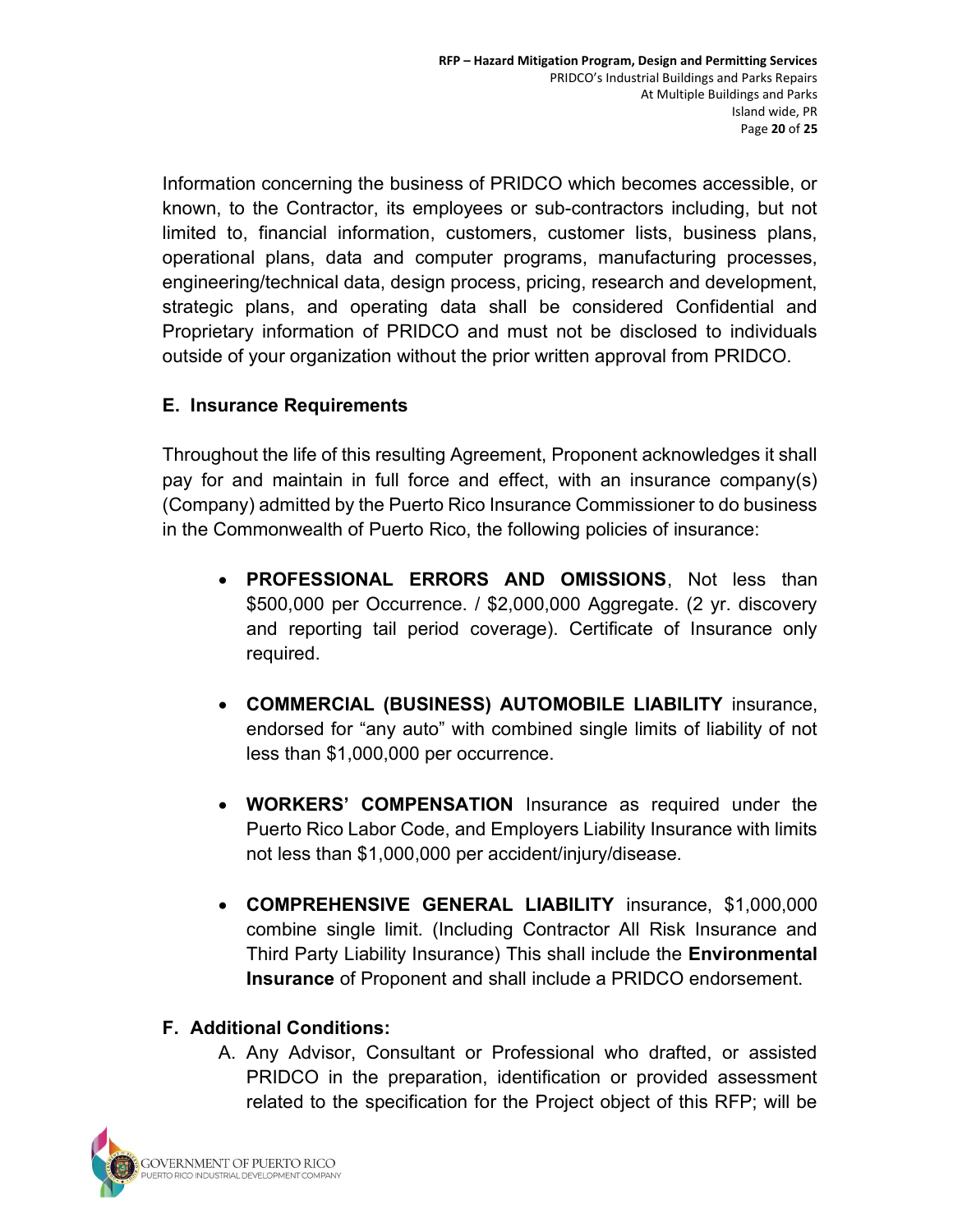excluded from participation in the Construction Phase as bidders or related personnel.

- B. Specifications on this RFP are not describing a specific brand or firm that will be part of the design and specifications in the Project. No specific product by brand is requested though the life of the services herein requested. Nonetheless, materials shall comply with all federal and industry requirements. When during the process, it is not possible to create specifications that adequately describe the product, "similar to" or "equivalent to" shall be used. None of our specifications for services are limiting the open competition.
- C. The Proponent shall be registered in the System for Award Management (SAM) as required to receive funds from the US federal government. The Proponent shall provide evidence of compliance with this Federal requirement and be in good standing (no active exclusions and debts).

# RIGHT OF REJECTION

PRIDCO and the Government of Puerto Rico reserves the right to cancel the RFP Bidding process at any moment for local or federal government convenience or due to funds availability.

# PRODUCT OWNERSHIP

Any documents, drawings or reports as well as the intellectual services resulting from any contract will be property of PRIDCO. All drawings documents, all construction specifications, and any other documents shall be delivered in hard copy, compact disc (CD), USB or cloud access. According to the documents in questions the documents shall be editable AutoCAD format (.dwg) or editable MS Word format (.doc).

# LICENSING REQUIREMENTS

Any professional or business licenses required to render the requested services, if selected, will be at the sole cost and responsibility of the Proponent. Proponent shall

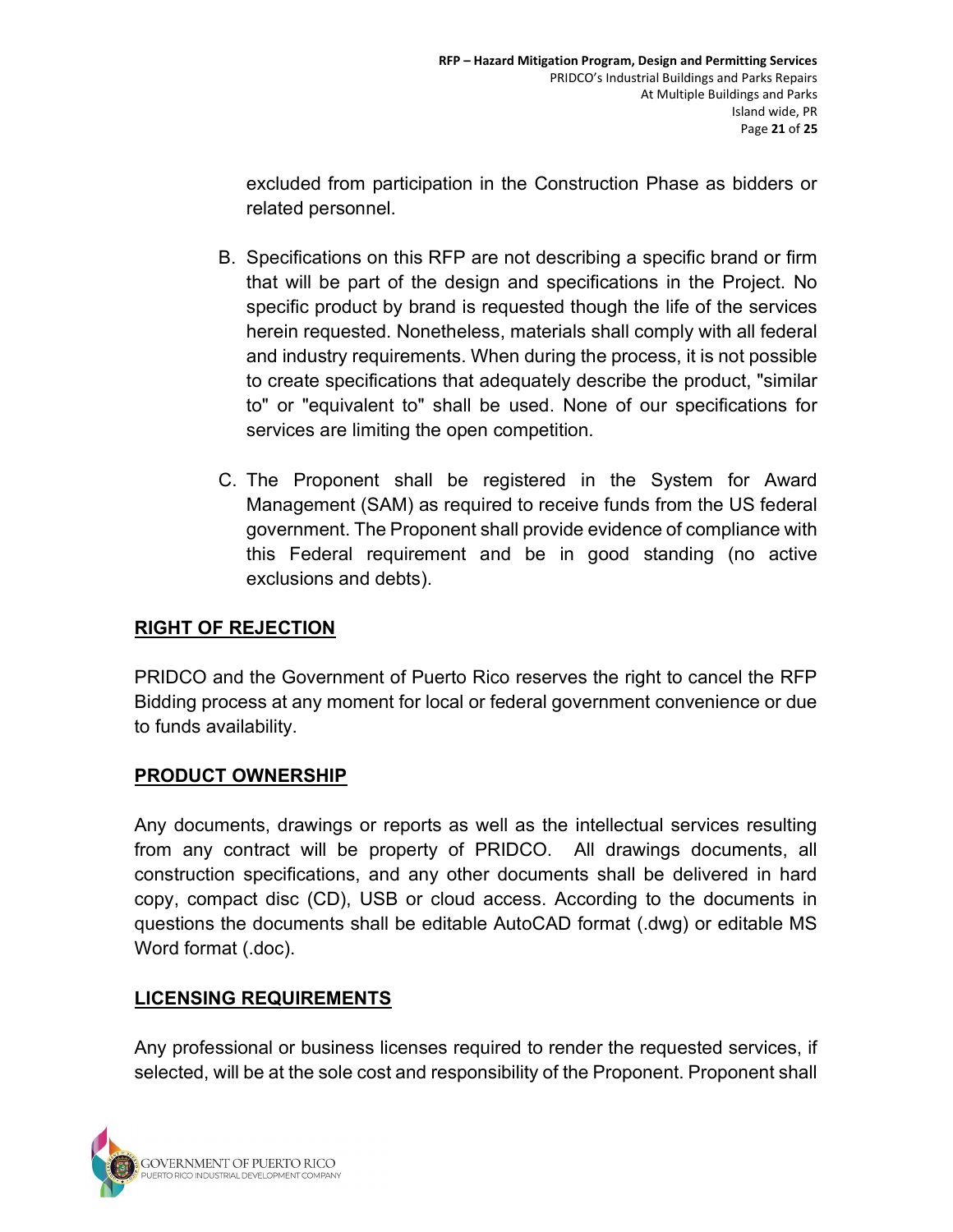include all professional licenses, Board memberships and any other required by its profession for the required services under this RFP.

## PROPOSAL DEVELOPMENT COSTS

The cost of preparing and submitting a proposal is the sole responsibility of the proponent and shall not be chargeable in any manner to the PRIDCO.

## ADDITIONAL INFORMATION

PRIDCO's contact person will be:

Santiago R. García Meléndez, PE PRIDCO's Project Manager Executive Director Office santiago.garcia@pridco.pr.gov

### **SELECTION**

### Proposal Evaluation Criteria and Procedures

#### A. Evaluation Criteria

Proposal will be received by Mrs. Maria Diaz from PRIDCO's Properties Management Office, Room 303, on October 21, 2021, no later than 4:00 pm.

An evaluation committee, comprised of PRIDCO's members, will review, and evaluate technical proposals against the following criteria:

- Understanding of PRIDCO's Goals: Does the Proponent understand the Project parameters?
- Staff: Do qualifications of key personnel assigned to the Project coincide with Project's requirements? Do assigned personnel have all required education, experience, and professional qualifications? Do assigned personnel have relevant experience complying with Public Policy for Federal and State projects?

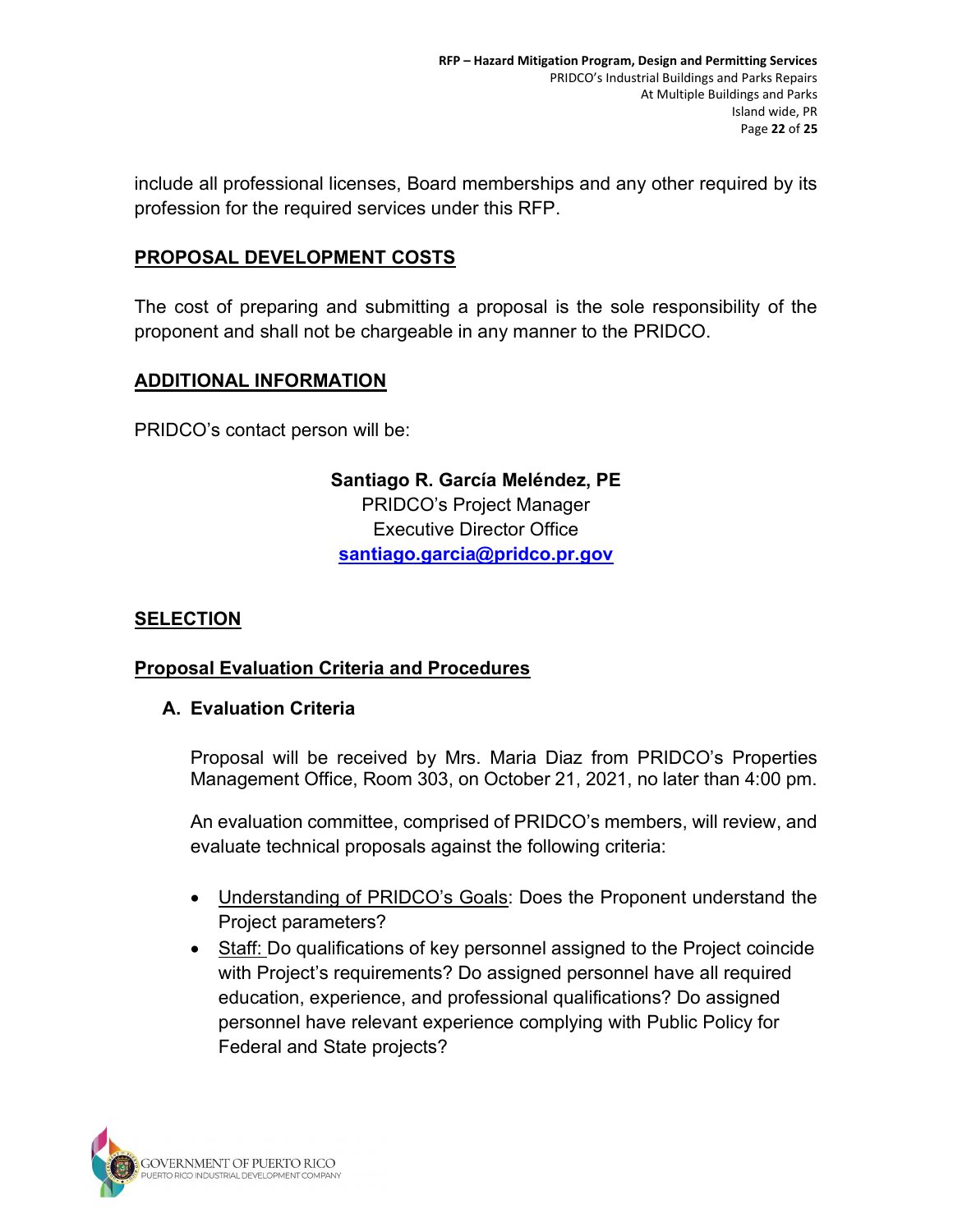- Specific Management Approach: How does the Proponent intend to achieve the PRIDCO's budget and time goals for the Project? How will the Proponent apply its management techniques and resources? Discuss such factors as:
	- o Project management and team organization
	- o Quality control
	- o Schedule control
	- o Budget control (experience of cost estimator)
	- o Relations with sub-consultants
- Experience: Has the Proponent demonstrated the ability to successfully provide services for projects of a similar complexity and size? Does the Proponent have experience with public services projects?
- Organization: Are the qualifications of the Proponent's personnel suitable for the Project; and does the Proponent's organizational structure show sufficient depth for its present workload?
- Reputation: Are the Proponent's references from past clients and associates favorable; and does the Proponent show financial and operational stability?
- Services Offered: Does Proponent offer the breadth and quality of services required for the Project?
- Pre-Construction Bid Services: Does Proponent have ability to provide pre-construction services, including estimating, scheduling, constructability review, bidding strategies, and value engineering?
- Relevant Design & Permitting Experience
- Financial capability to guarantee negotiated cost and bear expenses above that cost.

### B. Consultant Selection Procedures

- At completion of the proposal review process, Proponents will be ranked, and the three (3) most highly qualified Proponents will conform a "short list" per region. The short list will be integrated by the best qualified proponents. Price will be considered but will not constitute the sole item to be considered nor will it grant automatic selection of a Proponent.
- Proponents on the short list will be asked to formally present their proposal to PRIDCO, and respond to interviewer questions. Following presentation/interviews, the evaluation committee will complete its ranking. Final selection will be made based on a combination of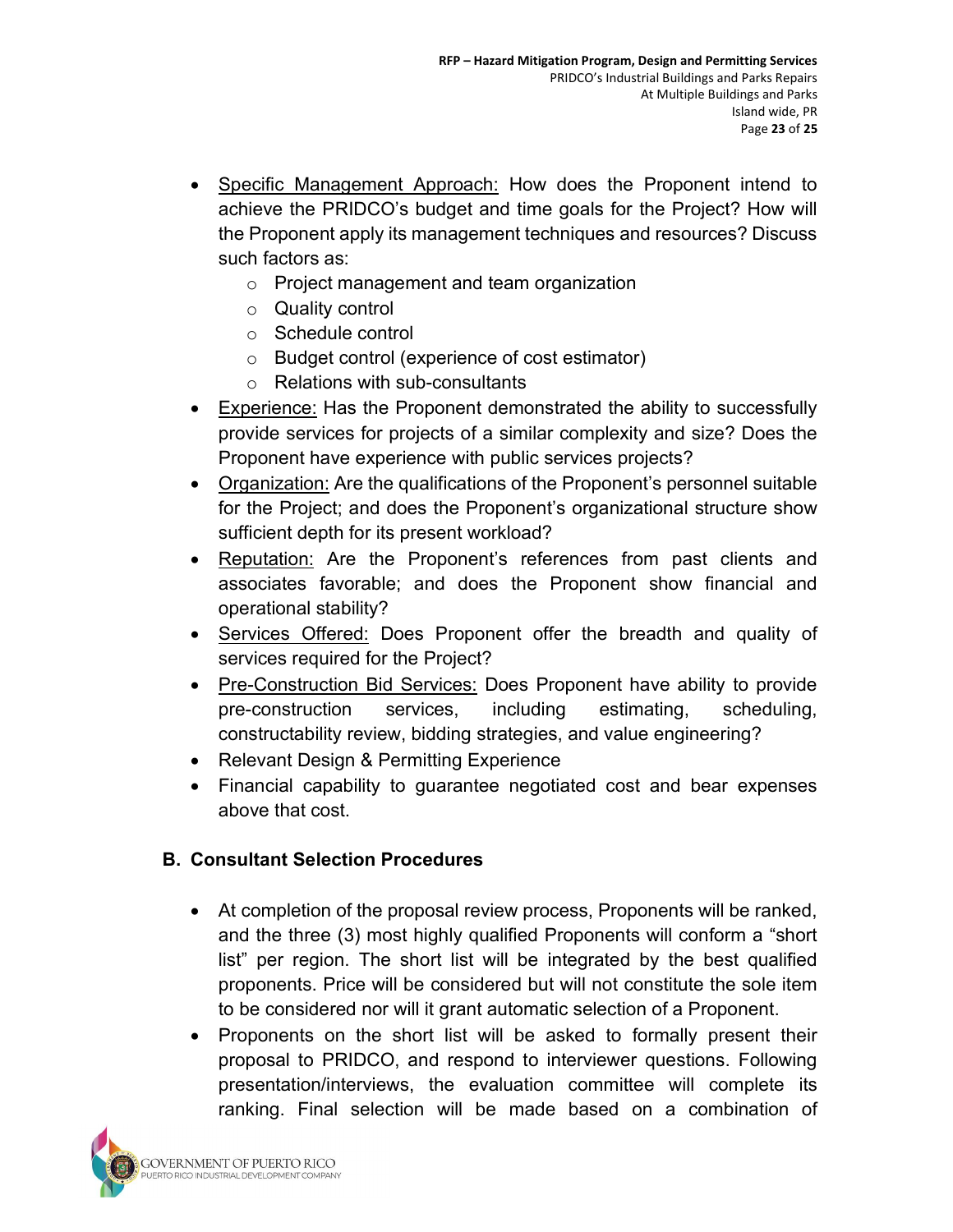qualifications and cost, with the emphasis on qualifications. PRIDCO is not looking for the lowest bidder, rather a business partner. The evaluation committee will make a recommendation to the PRIDCO's Board for final decision. The presentation and interview session will not exceed one hour per Proponent.

- After thorough evaluation by Committee, all proponents that submitted proposals will be notified of the awarded proponents, according to the schedule below.
- Following successful negotiations with the selected Proponent, a contract will be drafted and then referred to the PRIDCO's Board for final approval.

## **SCHEDULE**

PRIDCO believes the Proponent selection schedule will be as follows:

RFP Issued: Thursday, September 16, 2021 (To accessed the document electronically please access: http://www.pridco.pr.gov/realestate/Pages/MitigationDesign.aspx )

Virtual Project Scope Presentation (Mandatory): Thursday, September 30, 2021, at 10:00 A.M. The Project Scope Presentation will be held virtually via Microsoft Team. (To join the meeting please access the following link: https://qrco.de/bcO8SF ) Attendance to the Virtual Project Scope Presentation is Mandatory.

Questions Due: Thursday, October 7, 2021, no later than 4:00 pm

Response to Questions/Answers Sent: Thursday, October 14, 2021, no later than 4:00 pm

Proposals due: Thursday, October 21, 2021, no later than 4:00 pm at PRIDCO's Properties Management Office, 355 F.D. Roosevelt Avenue, Room 303, Hato Rey PR 00918

Selection/Short-list: Thursday, October 28, 2021

Consultant Short-list Interviews: Tuesday, November 2, 2021, and Wednesday, November 3, 2021

Revised Proposals: Friday, November 5, 2021, no later than 4:00 pm

Recommendation for Selection will be: Friday, November 12, 2021